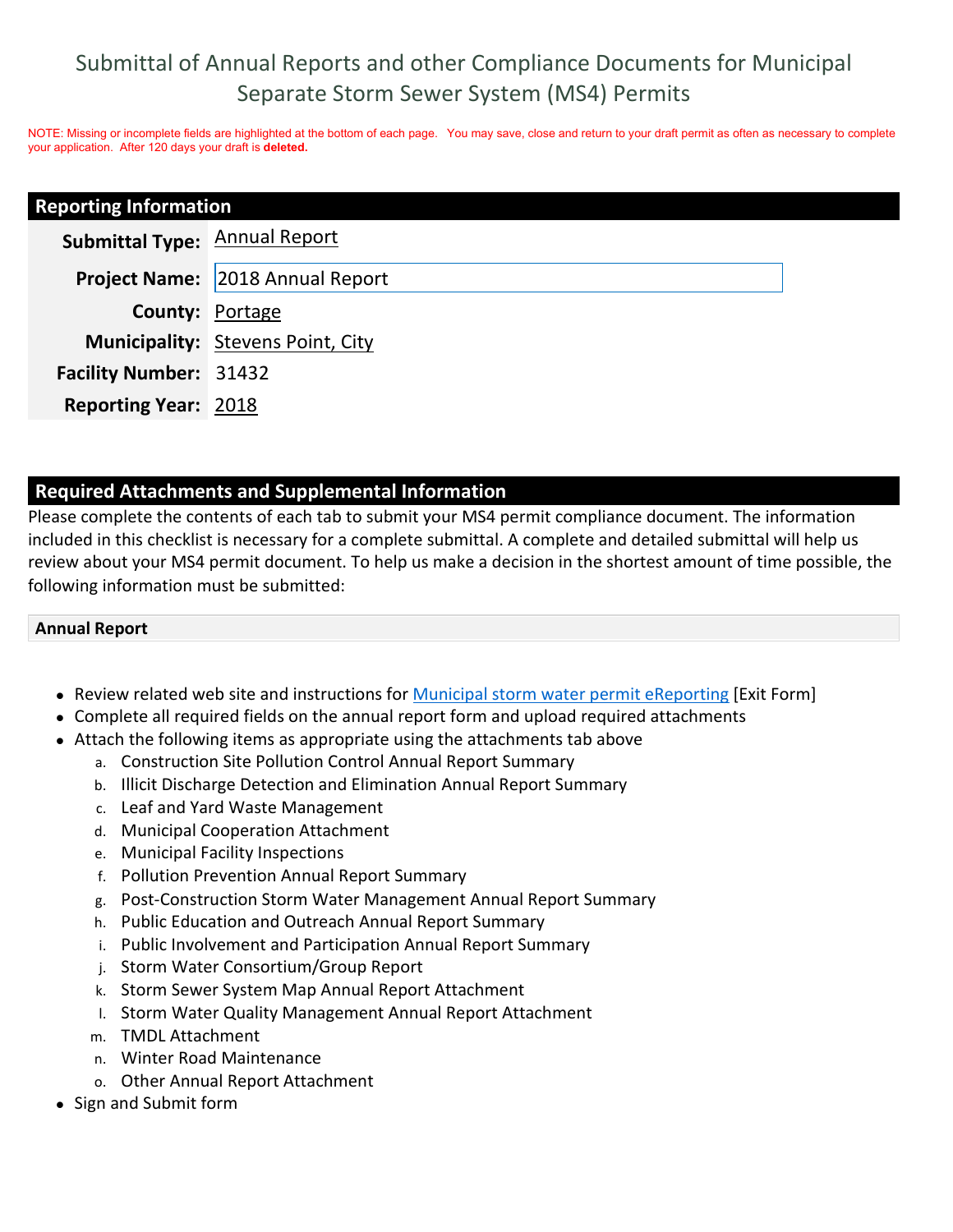#### **Municipal Contact Information- Complete**

**Note**: Compliance items must be submitted using the Attachments tab. **Notice:** Pursuant to s. NR 216.07(8), Wis. Adm. Code, an owner or operator of a Municipal Separate Storm Sewer System (MS4) is required to submit an annual report to the Department of Natural Resources (Department) by March 31 of each year to report on activities for the previous calendar year ("reporting year"). This form is being provided by the Department for the user's convenience for reporting on activities undertaken in each reporting year of the permit term. Personal information collected will be used for administrative purposes and may be provided to the extent required by Wisconsin's Open Records Law [ss. 19.31-19.39, Wis. Stats.].

#### **Municipality Information**

| Name of Municipality Stevens Point, City |                                             |  |  |
|------------------------------------------|---------------------------------------------|--|--|
| Facility ID # or (FIN):                  | 31432                                       |  |  |
| <b>Updated Information:</b>              | Check to update mailing address information |  |  |
| <b>Mailing Address:</b>                  | 300 Bliss Avenue                            |  |  |
| <b>Mailing Address 2:</b>                |                                             |  |  |
| City:                                    | <b>Stevens Point</b>                        |  |  |
| State:                                   | Wisconsin                                   |  |  |
| Zip Code:                                | 54481<br>XXXXX OF XXXXX-XXXX                |  |  |
|                                          |                                             |  |  |

**Primary Municipal Contact Person** (Authorized Representative for MS4 Permit)

The "Authorized Representative" or "Authorized Municipal Contact" includes the municipal official that was charged with compliance and oversight of the permit conditions, and has signature authority for submitting permit documents to the Department (i.e., Mayor, Municipal Administrator, Director of Public Works, City Engineer).

|                            | Select to create new primary contact                                |  |  |
|----------------------------|---------------------------------------------------------------------|--|--|
| <b>First Name:</b>         | <b>Joel</b>                                                         |  |  |
| <b>Last Name:</b>          | Lemke                                                               |  |  |
|                            | $\triangledown$ Select to <b>update</b> current contact information |  |  |
| Title:                     | Director-Public Util                                                |  |  |
| <b>Mailing Address:</b>    | 300 Bliss Avenue                                                    |  |  |
| <b>Mailing Address 2:</b>  |                                                                     |  |  |
| City:                      | <b>Stevens Point</b>                                                |  |  |
| State:                     | - WI                                                                |  |  |
| Zip Code:                  | 54481<br>XXXXX OF XXXXX-XXXX                                        |  |  |
| Phone Number: 715-345-5260 | Ext:<br>XXX-XXX-XXXX                                                |  |  |
| Email:                     | jlemke@stevenspoint.com                                             |  |  |

#### **Additional Contacts Information (Optional)**

- **□ I&E Program**
- IDDE Program
- $\Box$  IDDE Response Procedure Manual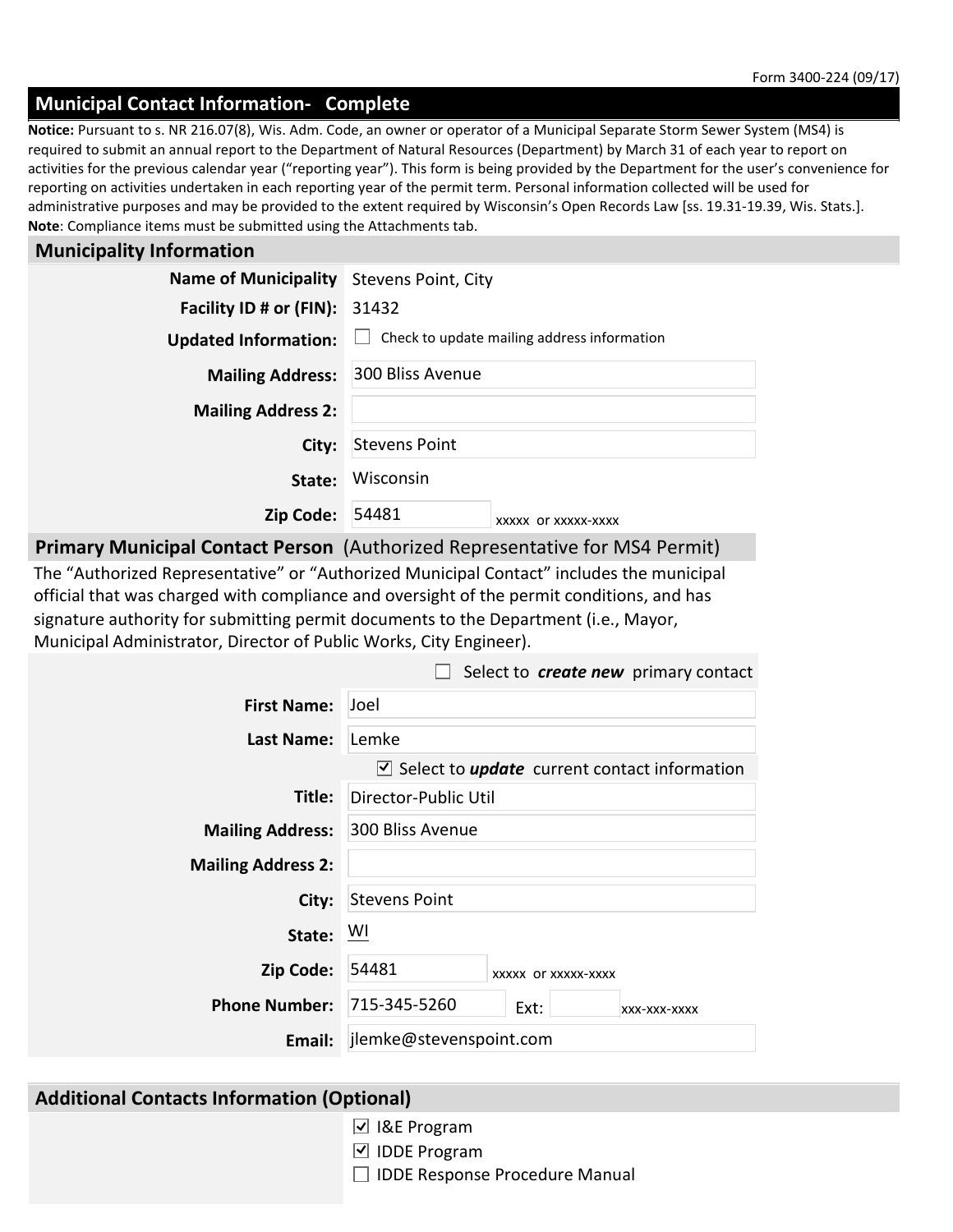| Individual with responsibility for:<br>(Check all that apply) | Municipal-wide Water Quality Plan<br>Ordinances<br>$\vee$ Pollution Prevention Program<br>$\triangledown$ Post-Construction Program<br>Winter roadway maintenance                                                                                |  |  |
|---------------------------------------------------------------|--------------------------------------------------------------------------------------------------------------------------------------------------------------------------------------------------------------------------------------------------|--|--|
| <b>First Name:</b>                                            | Rob                                                                                                                                                                                                                                              |  |  |
| <b>Last Name:</b>                                             | Molski                                                                                                                                                                                                                                           |  |  |
| Title:                                                        | Superintendent of St                                                                                                                                                                                                                             |  |  |
| <b>Mailing Address:</b>                                       | 300 BLISS AVE.                                                                                                                                                                                                                                   |  |  |
| <b>Mailing Address 2:</b>                                     |                                                                                                                                                                                                                                                  |  |  |
| City:                                                         | <b>Stevens Point</b>                                                                                                                                                                                                                             |  |  |
| State:                                                        | WI                                                                                                                                                                                                                                               |  |  |
| Zip Code:                                                     | 54481<br>XXXXX OF XXXXX-XXXX                                                                                                                                                                                                                     |  |  |
| <b>Phone Number:</b>                                          | 715-341-2012<br>Ext:<br>XXX-XXX-XXXX                                                                                                                                                                                                             |  |  |
| Email:                                                        | rmolski@stevenspoint.com                                                                                                                                                                                                                         |  |  |
| Individual with responsibility for:<br>(Check all that apply) | I&E Program<br><b>IDDE Program</b><br><b>IDDE Response Procedure Manual</b><br>Municipal-wide Water Quality Plan<br>Ordinances<br>Pollution Prevention Program<br><b>Post-Construction Program</b><br>$\triangledown$ Winter roadway maintenance |  |  |
| <b>First Name:</b>                                            | Dennis                                                                                                                                                                                                                                           |  |  |
| <b>Last Name:</b>                                             | Laidlaw                                                                                                                                                                                                                                          |  |  |
| Title:                                                        | <b>Streets Superintende</b>                                                                                                                                                                                                                      |  |  |
| <b>Mailing Address:</b>                                       | 100 Sixth Ave.                                                                                                                                                                                                                                   |  |  |
| <b>Mailing Address 2:</b>                                     |                                                                                                                                                                                                                                                  |  |  |
| City:                                                         | <b>Stevens Point</b>                                                                                                                                                                                                                             |  |  |
| State:                                                        | $\underline{W}$                                                                                                                                                                                                                                  |  |  |
| Zip Code:                                                     | 54481<br>XXXXX OF XXXXX-XXXX                                                                                                                                                                                                                     |  |  |
| <b>Phone Number:</b>                                          | 715-346-1540<br>Ext:<br>XXX-XXX-XXXX                                                                                                                                                                                                             |  |  |
| Email:                                                        | dlaidlaw@stevenspoint.com                                                                                                                                                                                                                        |  |  |

1. Does the municipality rely on another entity to satisfy some of the permit requirements? If yes, enter entity name (government, consultant, group/organization).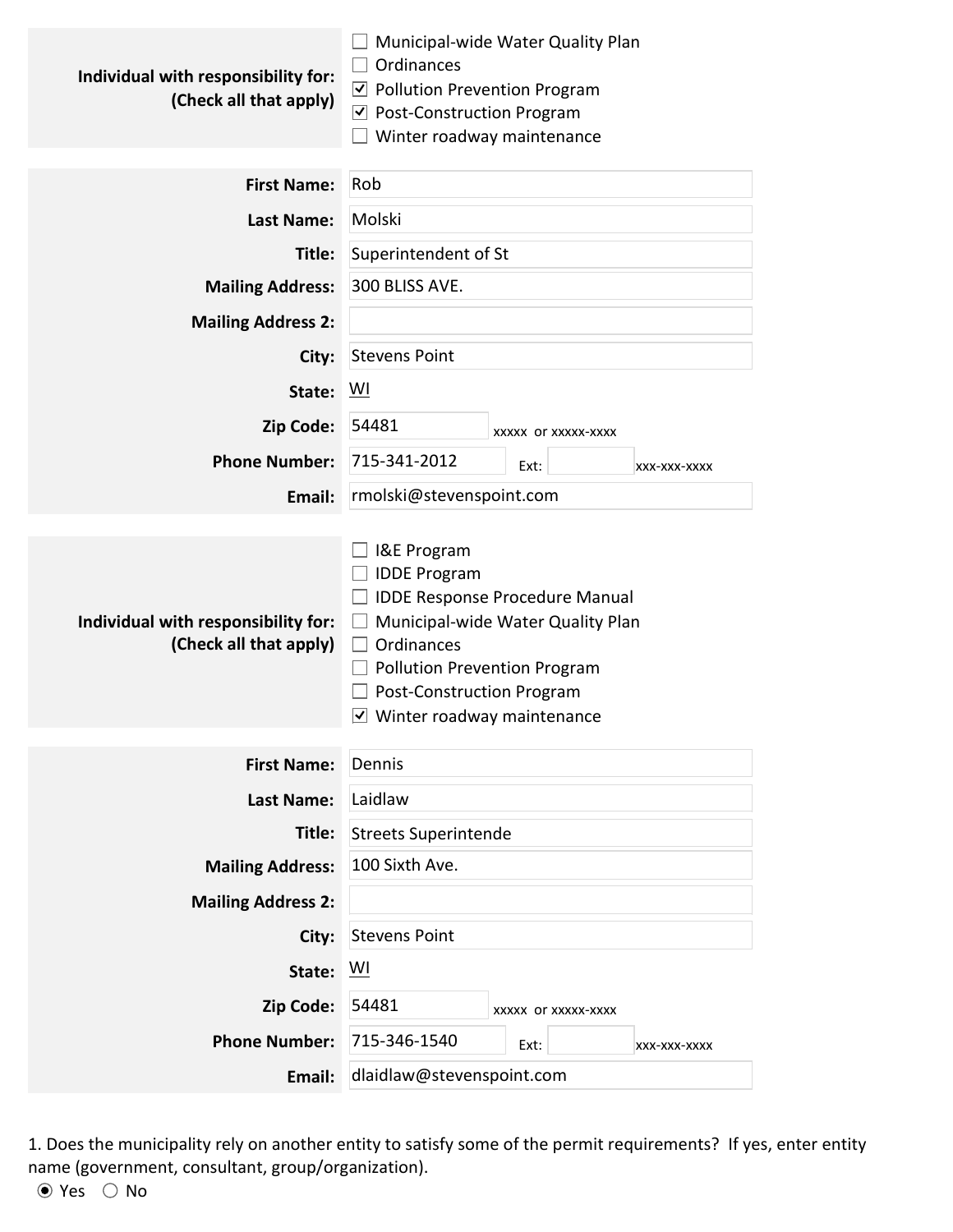#### $\vert \blacktriangleleft \vert$  Public Education and Outreach: North Central Wisconsin Stormwater Coalition

#### $\vert \blacktriangleleft \vert$  Public Involvement and Participation: North Central Wisconsin Stormwater Coalition

**Illicit Discharge Detection and Elimination:** 

Construction Site Pollutant Control:

**Post-Construction Storm Water Management:** 

**Pollution Prevention** 

2. Has there been any changes to the municipality's participation in group efforts towards permit compliances (i.e., the municipality has added or dropped consortium membership)?

○ Yes ● No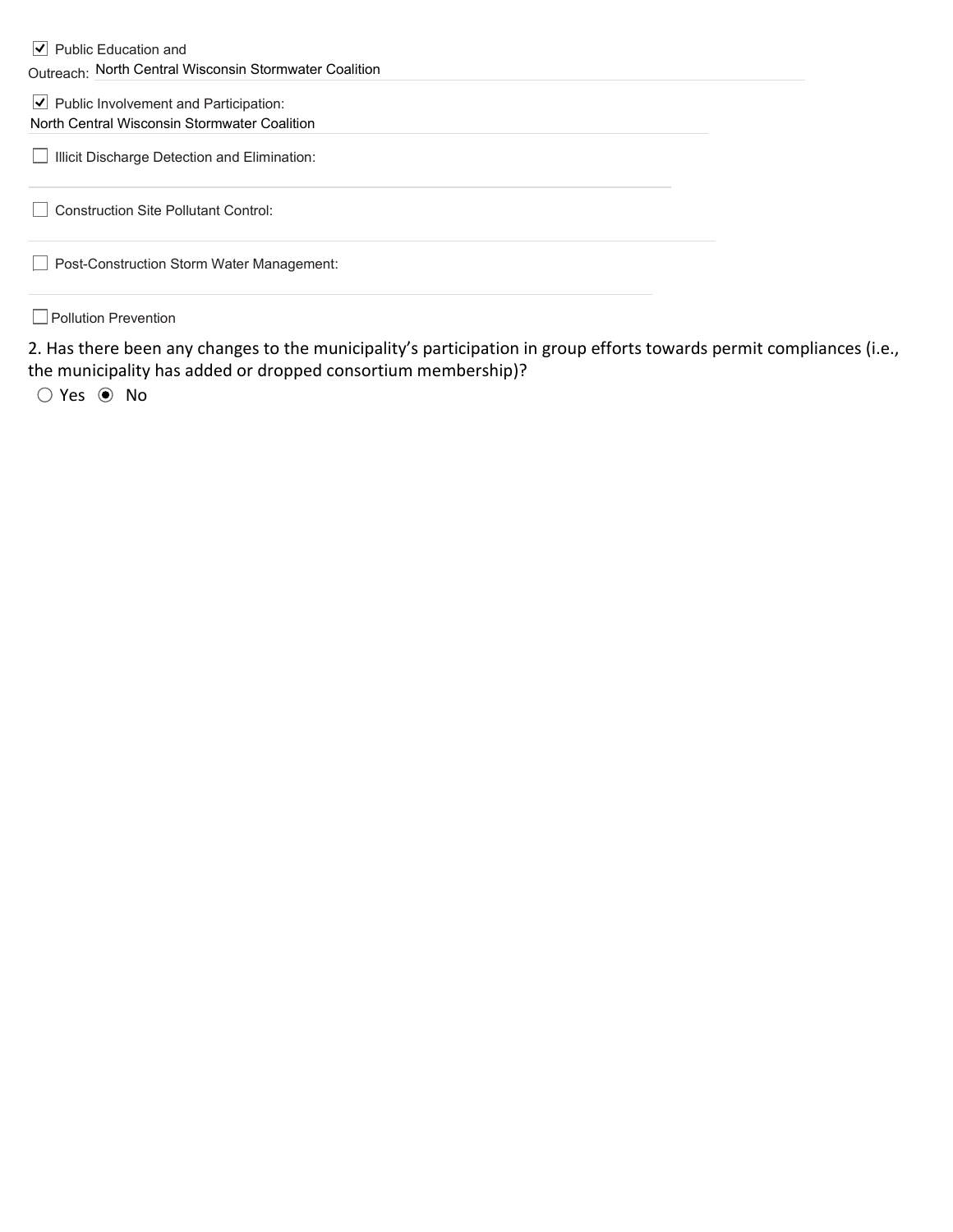#### **Minimum Control Measures- Section 1 : Complete**

#### **1. Public Education and Outreach**

**a**. Complete the following information on Public Education and Outreach Activities related to storm water. Select the Mechanism that best describes how the topic message was conveyed to your population. Use the **Add Activity** to add multiple Mechanisms. For Quantity, choose the range for the number of Mechanisms chosen (i.e., number of workshops, events).

| <b>Topic:</b> Detection and elimination of illicit discharges              |                               |                                          |                                       |  |
|----------------------------------------------------------------------------|-------------------------------|------------------------------------------|---------------------------------------|--|
| <b>Mechanism</b>                                                           | <b>Quantity</b><br>(optional) | <b>Est. People Reached</b><br>(optional) | <b>Regional Effort?</b><br>(optional) |  |
| Social media posts                                                         | Select                        | $100 +$                                  | ⊙ Yes<br>$\bigcirc$ No                |  |
| Website                                                                    | Select                        | $100 +$                                  | Yes $\odot$ No                        |  |
| <b>Educational activities (School</b><br>presentations, summer camps, etc) | Select                        | Select                                   | $\bullet$ Yes<br>∴ No                 |  |
| Informational booth at event                                               | Select                        | Select                                   | $\bullet$ Yes<br>No.<br>( )           |  |
| Website                                                                    | Select                        | Select                                   | ⊙ Yes<br>$\circ$ No                   |  |
| Signage                                                                    | Select                        | Select                                   | $\bullet$ Yes<br>$\bigcirc$ No        |  |
| Signage                                                                    | Select                        | Select                                   | Yes ◉ No                              |  |

*Select all applicable audiences targeted for this topic.*

| $\Box$ Agricultural $\Box$ Contractors $\Box$ General Public $\Box$ Public Employees $\Box$ Residential $\Box$ School Groups |  |
|------------------------------------------------------------------------------------------------------------------------------|--|
| ○ Business $\Box$ Developers $\Box$ Industries $\Box$ Restaurants $\Box$ Other:                                              |  |

| <b>Topic:</b> Management of materials that may cause storm water pollution from<br>automobiles, pet waste, household hazardous waste and household practices |        |         |                        |  |  |
|--------------------------------------------------------------------------------------------------------------------------------------------------------------|--------|---------|------------------------|--|--|
| <b>Est. People Reached Regional Effort?</b><br>Mechanism<br><b>Quantity</b><br>(optional)<br>(optional)<br>(optional)                                        |        |         |                        |  |  |
| Social media posts                                                                                                                                           | Select | $100 +$ | $\odot$ Yes $\odot$ No |  |  |
| Website                                                                                                                                                      | Select | Select  | Yes ◉ No               |  |  |
| Passive print media (brochures at front<br>Select<br>Select<br>Yes ◉ No<br>desk, posters, etc.)                                                              |        |         |                        |  |  |

*Select all applicable audiences targeted for this topic.*

| $\Box$ Agricultural $\Box$ Contractors $\Box$ General Public $\Box$ Public Employees $\Box$ Residential $\Box$ School Groups |  |  |
|------------------------------------------------------------------------------------------------------------------------------|--|--|
| $\Box$ Business $\Box$ Developers $\Box$ Industries $\Box$ Restaurants $\Box$ Other:                                         |  |  |

**Topic:** Beneficial onsite reuse of leaves and grass clippings/proper use of lawn and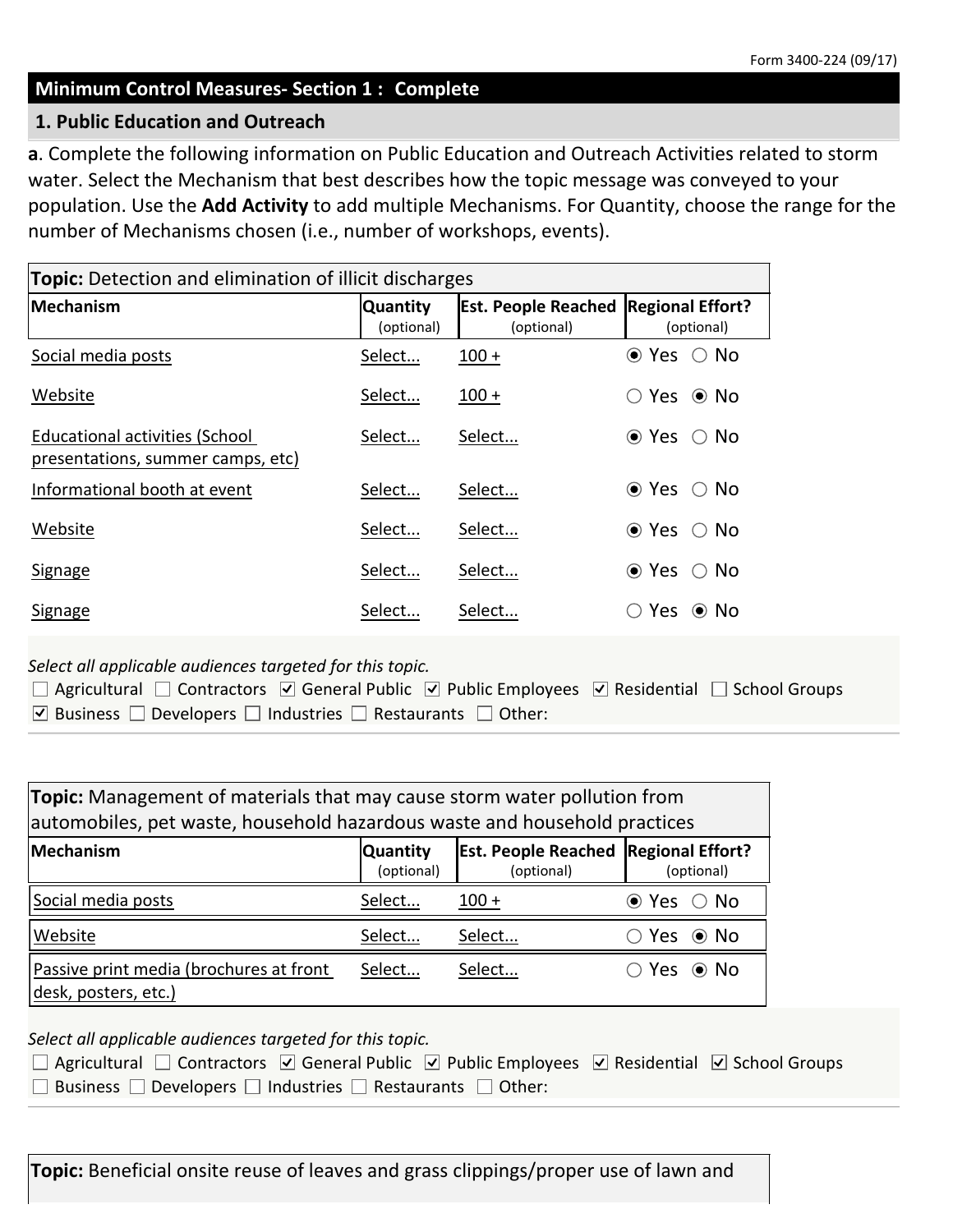| garden fertilizers and pesticides                               |                               |                                          |                                       |  |
|-----------------------------------------------------------------|-------------------------------|------------------------------------------|---------------------------------------|--|
| Mechanism                                                       | <b>Quantity</b><br>(optional) | <b>Est. People Reached</b><br>(optional) | <b>Regional Effort?</b><br>(optional) |  |
| Website                                                         | Select                        | Select                                   | $\bigcirc$ Yes $\bigcirc$ No          |  |
| Passive print media (brochures at front<br>desk, posters, etc.) | Select                        | Select                                   | $\bigcirc$ Yes $\bigcirc$ No          |  |
| Website                                                         | Select                        | Select                                   | $\bullet$ Yes $\circ$ No              |  |

*Select all applicable audiences targeted for this topic.*

| $\Box$ Agricultural $\Box$ Contractors $\Box$ General Public $\Box$ Public Employees $\Box$ Residential $\Box$ School Groups |  |
|------------------------------------------------------------------------------------------------------------------------------|--|
| $\Box$ Business $\Box$ Developers $\Box$ Industries $\Box$ Restaurants $\Box$ Other:                                         |  |

| <b>Topic:</b> Management of stream banks and shorelines by riparian landowners to<br>minimize erosion and restore and enhance the ecological value of waterways |        |         |                              |  |
|-----------------------------------------------------------------------------------------------------------------------------------------------------------------|--------|---------|------------------------------|--|
| <b>Est. People Reached</b><br><b>Regional Effort?</b><br>Mechanism<br><b>Quantity</b><br>(optional)<br>(optional)<br>(optional)                                 |        |         |                              |  |
| Other                                                                                                                                                           | Select | $100 +$ | $\odot$ Yes<br>$\bigcirc$ No |  |
| Website                                                                                                                                                         | Select | Select  | $\odot$ No<br>Yes            |  |
| <b>Educational activities (School</b><br>presentations, summer camps, etc)                                                                                      | Select | Select  | ⊢No<br>$\odot$ Yes           |  |
| <u>Tours</u>                                                                                                                                                    | Select | Select  | Nο<br>Yes                    |  |

*Select all applicable audiences targeted for this topic.*

| $\Box$ Agricultural $\Box$ Contractors $\Box$ General Public $\Box$ Public Employees $\Box$ Residential $\Box$ School Groups |  |
|------------------------------------------------------------------------------------------------------------------------------|--|
| $\Box$ Business $\Box$ Developers $\Box$ Industries $\Box$ Restaurants $\Box$ Other:                                         |  |

| <b>Topic:</b> Infiltration of residential storm water runoff from rooftop downspouts,<br>driveways and sidewalks |                               |                                                           |                        |  |  |
|------------------------------------------------------------------------------------------------------------------|-------------------------------|-----------------------------------------------------------|------------------------|--|--|
| Mechanism                                                                                                        | <b>Quantity</b><br>(optional) | <b>Est. People Reached Regional Effort?</b><br>(optional) | (optional)             |  |  |
| Website                                                                                                          | Select                        | Select                                                    |                        |  |  |
| Website                                                                                                          | Select                        | Select                                                    | $\odot$ Yes $\odot$ No |  |  |

*Select all applicable audiences targeted for this topic.*

| $\Box$ Agricultural $\Box$ Contractors $\Box$ General Public $\Box$ Public Employees $\Box$ Residential $\Box$ School Groups |  |  |
|------------------------------------------------------------------------------------------------------------------------------|--|--|
| $\Box$ Business $\Box$ Developers $\Box$ Industries $\Box$ Restaurants $\Box$ Other:                                         |  |  |

**Topic**: Inform and where appropriate educate those responsible for the design, installation, and maintenance of construction site erosion control practices and storm water management facilities on how to design, install and maintain the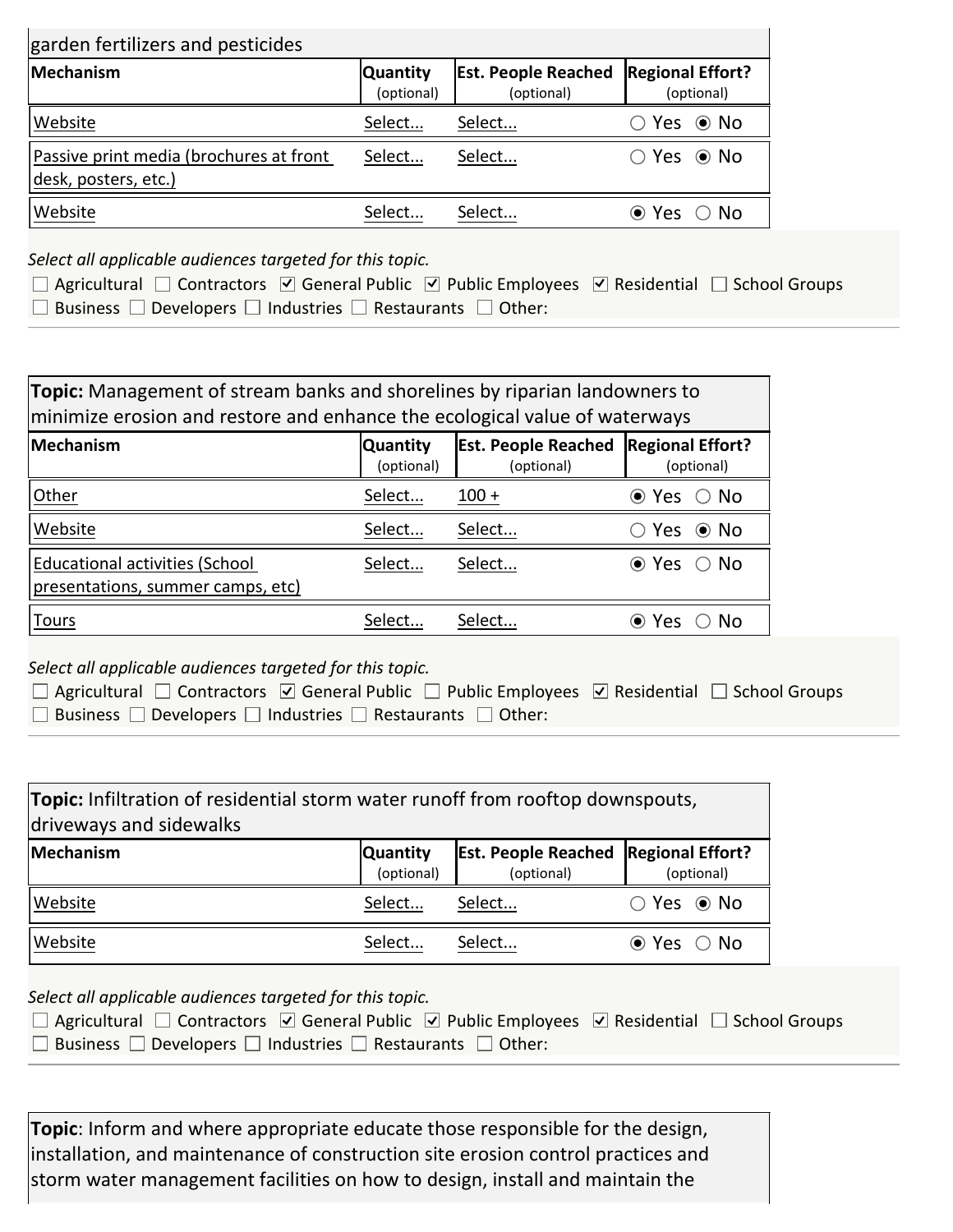| practices |                               |                                                           |                        |
|-----------|-------------------------------|-----------------------------------------------------------|------------------------|
| Mechanism | <b>Quantity</b><br>(optional) | <b>Est. People Reached Regional Effort?</b><br>(optional) | (optional)             |
| Workshops | Select                        | Select                                                    | $\odot$ Yes $\odot$ No |
| Website   | Select                        | Select                                                    |                        |

*Select all applicable audiences targeted for this topic.*

| $\Box$ Agricultural $\Box$ Contractors $\Box$ General Public $\Box$ Public Employees $\Box$ Residential $\Box$ School Groups |  |
|------------------------------------------------------------------------------------------------------------------------------|--|
| □ Business $\Box$ Developers □ Industries □ Restaurants □ Other:                                                             |  |

| Topic: Identify businesses and activities that may pose a storm water contamination<br>concern, and where appropriate, educate specific audiences on methods of storm<br>water pollution prevention |                               |                                          |                                       |  |  |  |
|-----------------------------------------------------------------------------------------------------------------------------------------------------------------------------------------------------|-------------------------------|------------------------------------------|---------------------------------------|--|--|--|
| Mechanism                                                                                                                                                                                           | <b>Quantity</b><br>(optional) | <b>Est. People Reached</b><br>(optional) | <b>Regional Effort?</b><br>(optional) |  |  |  |
| Informational booth at event                                                                                                                                                                        | Select                        | Select                                   | $\odot$ Yes $\odot$ No                |  |  |  |
| Website<br>Select<br>Select<br>$\odot$ Yes $\odot$ No                                                                                                                                               |                               |                                          |                                       |  |  |  |
|                                                                                                                                                                                                     |                               |                                          |                                       |  |  |  |

*Select all applicable audiences targeted for this topic.*

| $\triangledown$ Agricultural $\Box$ Contractors $\triangledown$ General Public $\Box$ Public Employees $\Box$ Residential $\triangledown$ School Groups |  |
|---------------------------------------------------------------------------------------------------------------------------------------------------------|--|
| $\Box$ Business $\Box$ Developers $\Box$ Industries $\Box$ Restaurants $\Box$ Other:                                                                    |  |

| <b>Topic:</b> Promote environmentally sensitive land development designs by developers<br>and designers, including green infrastructure and low impact development |                               |                                          |                                       |  |  |
|--------------------------------------------------------------------------------------------------------------------------------------------------------------------|-------------------------------|------------------------------------------|---------------------------------------|--|--|
| <b>Mechanism</b>                                                                                                                                                   | <b>Quantity</b><br>(optional) | <b>Est. People Reached</b><br>(optional) | <b>Regional Effort?</b><br>(optional) |  |  |
| Workshops                                                                                                                                                          | Select                        | Select                                   | $\bigcirc$ No<br>$\bullet$ Yes        |  |  |
| Workshops                                                                                                                                                          | Select                        | Select                                   | $\odot$ Yes $\odot$<br>- No           |  |  |
| Website                                                                                                                                                            | Select                        | Select                                   | $\odot$ Yes<br>No.<br>( )             |  |  |
| Active distribution of print media<br>(mailings, newsletters, etc)                                                                                                 | Select                        | Select                                   | - No<br>$\odot$ Yes                   |  |  |

*Select all applicable audiences targeted for this topic.*

|  |                                                             | $\Box$ Agricultural $\Box$ Contractors $\Box$ General Public $\Box$ Public Employees $\Box$ Residential $\Box$ School Groups |  |
|--|-------------------------------------------------------------|------------------------------------------------------------------------------------------------------------------------------|--|
|  | ○ Business ○ Developers □ Industries □ Restaurants □ Other: |                                                                                                                              |  |

| Topic: Other (describe): Stormwater Credit Applications                                                                 |        |        |                              |  |
|-------------------------------------------------------------------------------------------------------------------------|--------|--------|------------------------------|--|
| Quantity   Est. People Reached<br><b>Regional Effort?</b><br><b>Mechanism</b><br>(optional)<br>(optional)<br>(optional) |        |        |                              |  |
| Website                                                                                                                 | Select | Select | $\bigcirc$ Yes $\bigcirc$ No |  |

*Select all applicable audiences targeted for this topic.*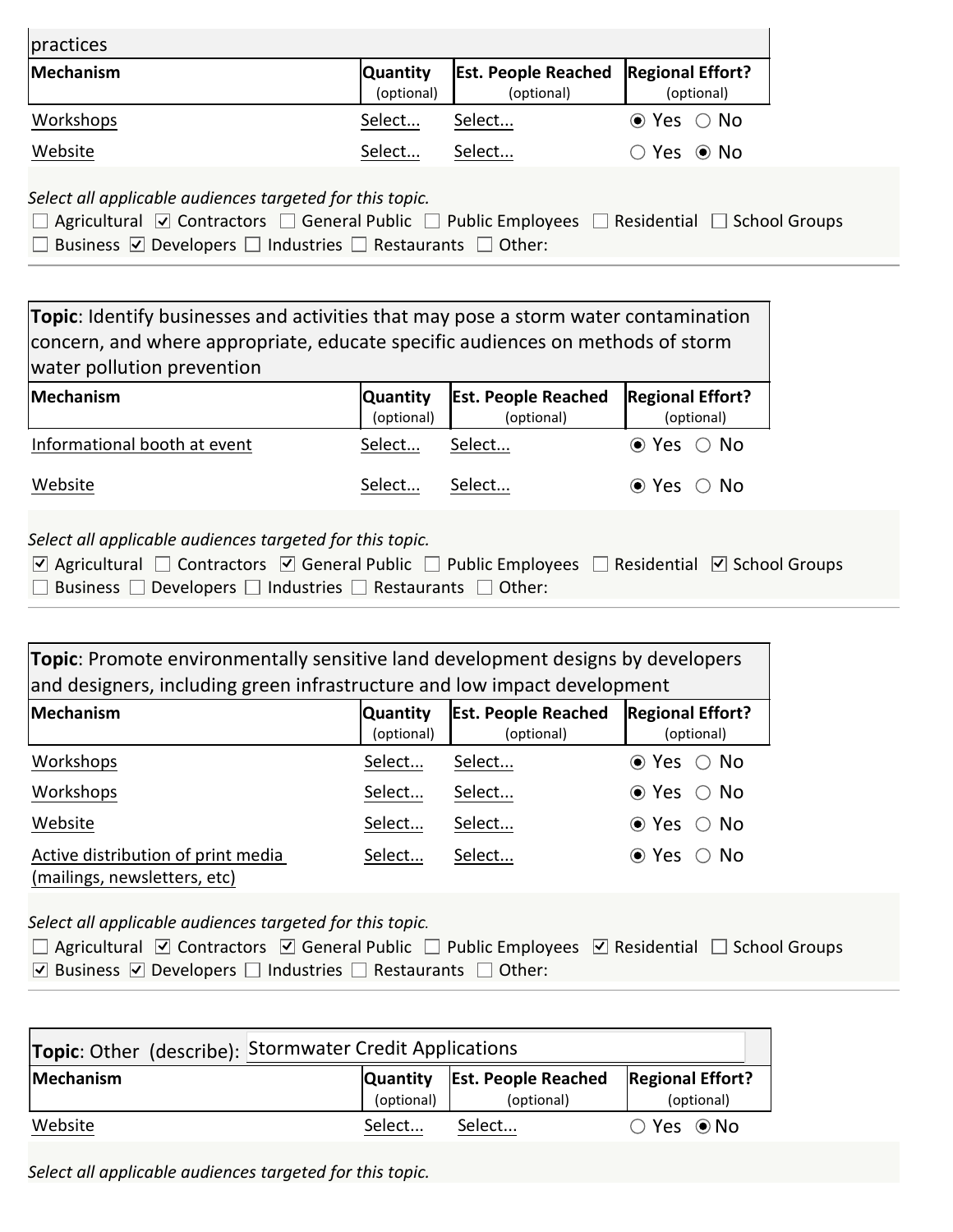| $\Box$ Agricultural $\Box$ Contractors $\boxdot$ General Public $\Box$ Public Employees $\boxdot$ Residential $\Box$ School Groups |  |
|------------------------------------------------------------------------------------------------------------------------------------|--|
| ○ Business ○ Developers □ Industries □ Restaurants □ Other:                                                                        |  |

**b.** Brief Public Education and Outreach program information for inclusion in the Annual Report. If your response exceeds the 200 character limit, attach supplemental information on the attachments page.

Stormwater Educational topics are featured on our website, we are a Member of the Northcentral Wisconsin Stormwater Coalition and participate in group Public Education and Outreach Activities.

Form 3400-224 (09/17)

## **Minimum Control Measures - Section 2 : Complete**

**2. Public Involvement and Participation**

**a**. Describe how the municipality has kept the following local officials and municipal staff aware of the municipal storm water discharge permit programs and its requirements.

Elected Officials

Through Water and Sewer Commission and Common Council Meetings.

Municipal Officials

Through upper Management Staff meetings.

Appropriate Staff ( such as operators, Department heads, and those that interact with public) Staff meetings and education.

**b**. Complete the following information on Public Involvement Activities related to storm water. Select the mechanism that best describes how the topic message was conveyed to your population. Use the Add Activity to add multiple mechanisms. For Quantity, choose the range for number Mechanisms chosen (i.e., number of workshops, events).

| <b>Topic:</b> Storm Water Management Plan and/or updates   |                               |                                          |                                       |  |  |
|------------------------------------------------------------|-------------------------------|------------------------------------------|---------------------------------------|--|--|
| Mechanism                                                  | <b>Quantity</b><br>(optional) | <b>Est. People Reached</b><br>(optional) | <b>Regional Effort?</b><br>(optional) |  |  |
| Government Event (Public Hearing,<br>Council Meeting, etc) | $100 +$                       | Select                                   | $\bigcirc$ Yes $\bigcirc$ No          |  |  |
| Website                                                    | 100 +                         | Select                                   | `Yes ◉ No                             |  |  |

*Select all applicable participants targeted for this topic.*

| $\Box$ Agricultural $\Box$ Contractors $\Box$ General Public $\Box$ Public Employees $\Box$ Residential $\Box$ School Groups |  |  |
|------------------------------------------------------------------------------------------------------------------------------|--|--|
| $\Box$ Business $\Box$ Developers $\Box$ Industries $\Box$ Restaurants $\Box$ Other:                                         |  |  |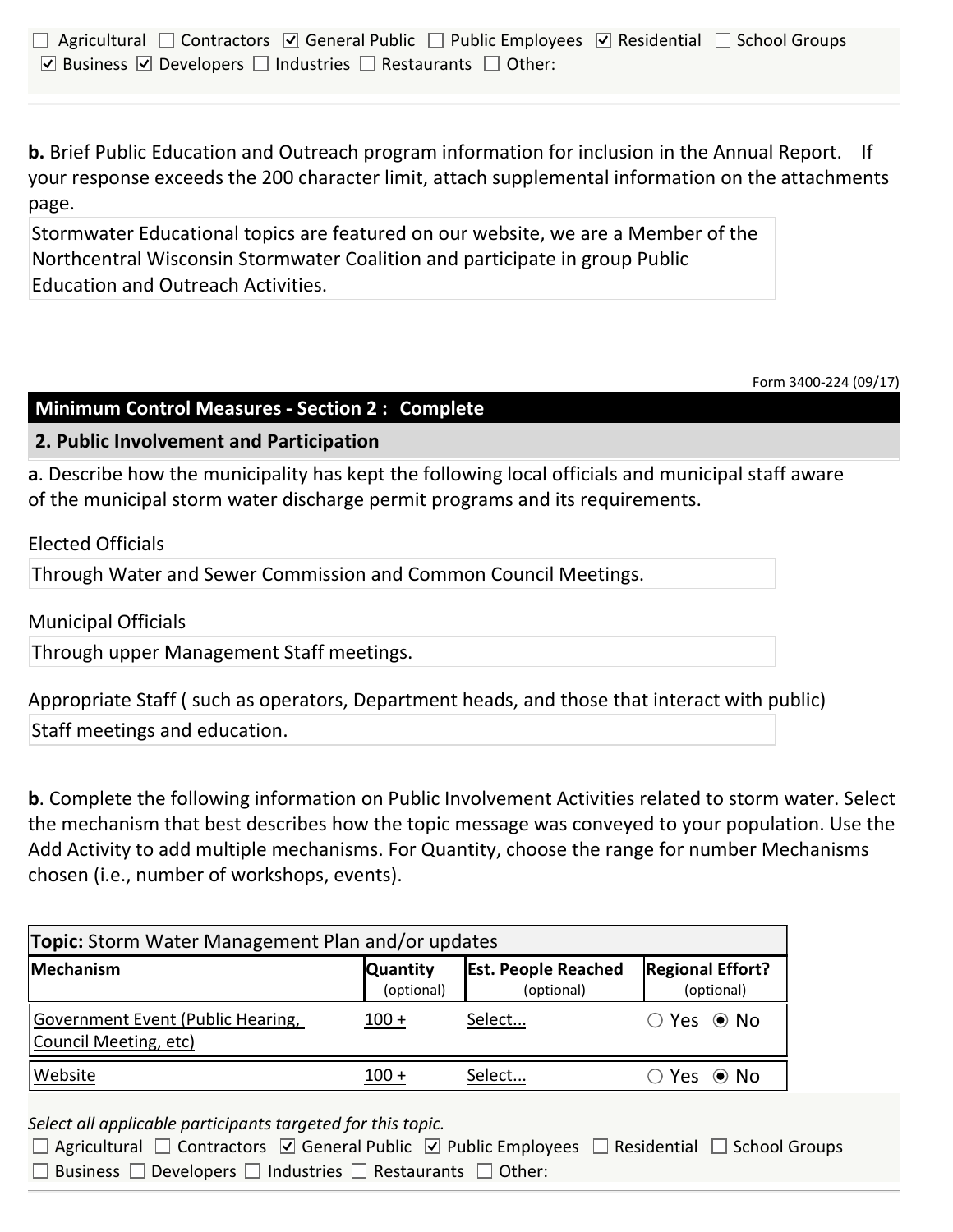| <b>Topic:</b> Storm water related ordinance and/or updates |                               |                                                           |                              |  |  |
|------------------------------------------------------------|-------------------------------|-----------------------------------------------------------|------------------------------|--|--|
| Mechanism                                                  | <b>Quantity</b><br>(optional) | <b>Est. People Reached Regional Effort?</b><br>(optional) | (optional)                   |  |  |
| Website                                                    | Select                        | Select                                                    | $\bigcirc$ Yes $\bigcirc$ No |  |  |

*Select all applicable participants targeted for this topic.*

|  |                                                             | $\Box$ Agricultural ⊠ Contractors ⊠ General Public ⊠ Public Employees ⊠ Residential $\Box$ School Groups |  |
|--|-------------------------------------------------------------|----------------------------------------------------------------------------------------------------------|--|
|  | ○ Business ○ Developers ○ Industries ○ Restaurants □ Other: |                                                                                                          |  |

| <b>Topic: MS4 Annual Report</b> |                               |                                          |                                       |
|---------------------------------|-------------------------------|------------------------------------------|---------------------------------------|
| Mechanism                       | <b>Quantity</b><br>(optional) | <b>Est. People Reached</b><br>(optional) | <b>Regional Effort?</b><br>(optional) |
| Website                         | Select                        | Select                                   | $\bigcirc$ Yes $\bigcirc$ No          |

## *Select all applicable participants targeted for this topic.*

| $\Box$ Agricultural $\Box$ Contractors $\Box$ General Public $\Box$ Public Employees $\Box$ Residential $\Box$ School Groups |  |
|------------------------------------------------------------------------------------------------------------------------------|--|
| $\Box$ Business $\Box$ Developers $\Box$ Industries $\Box$ Restaurants $\Box$ Other:                                         |  |

| <b>Topic: Volunteer Opportunities</b>          |                               |                                          |                                       |  |  |  |
|------------------------------------------------|-------------------------------|------------------------------------------|---------------------------------------|--|--|--|
| Mechanism                                      | <b>Quantity</b><br>(optional) | <b>Est. People Reached</b><br>(optional) | <b>Regional Effort?</b><br>(optional) |  |  |  |
| Clean-up events                                | Select                        | Select                                   | $\odot$ Yes $\odot$ No                |  |  |  |
| Presentation of Storm Water Information Select |                               | Select                                   | $\odot$ Yes $\odot$ No                |  |  |  |
| Public Workshop                                | Select                        | Select                                   | $\odot$ Yes $\odot$ No                |  |  |  |
| Other hands-on event                           | Select                        | Select                                   | .No<br>(●) Yes                        |  |  |  |

## *Select all applicable participants targeted for this topic*.

| <b><math>\triangledown</math></b> Agricultural $\triangledown$ Contractors $\triangledown$ General Public $\Box$ Public Employees $\triangledown$ Residential $\triangledown$ School Groups |  |
|---------------------------------------------------------------------------------------------------------------------------------------------------------------------------------------------|--|
| □ Business $\triangledown$ Developers □ Industries □ Restaurants □ Other:                                                                                                                   |  |

| Topic: Other (describe) : |                               |                                          |                                       |  |  |
|---------------------------|-------------------------------|------------------------------------------|---------------------------------------|--|--|
| <b>Mechanism</b>          | <b>Quantity</b><br>(optional) | <b>Est. People Reached</b><br>(optional) | <b>Regional Effort?</b><br>(optional) |  |  |
| Select                    | Select                        | Select                                   | $\bigcirc$ Yes $\bigcirc$ No          |  |  |

## *Select all applicable participants targeted for this topic .*

| □ Agricultural □ Contractors □ General Public □ Public Employees □ Residential □ School Groups |  |
|------------------------------------------------------------------------------------------------|--|
| $\Box$ Business $\Box$ Developers $\Box$ Industries $\Box$ Restaurants $\Box$ Other:           |  |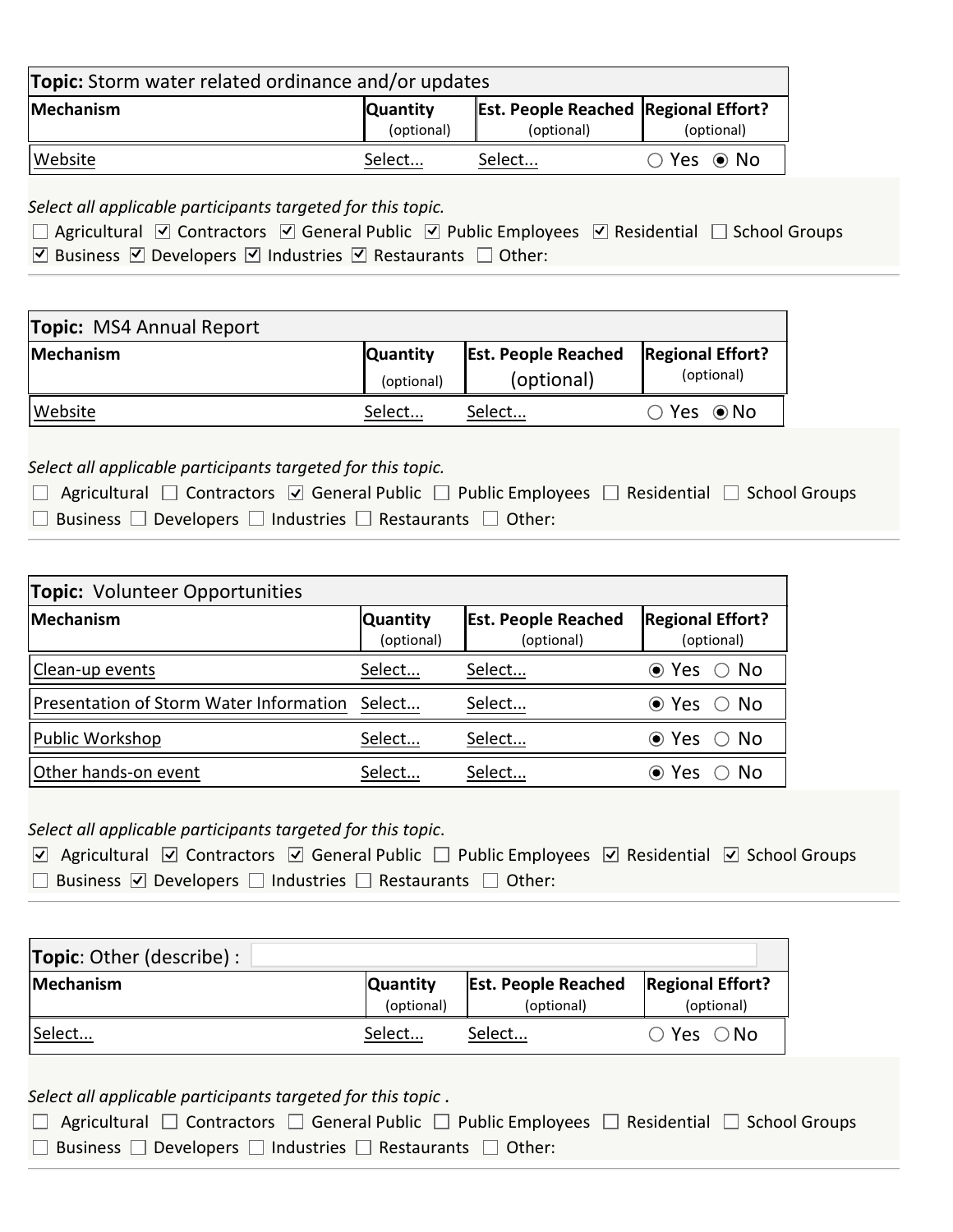**c**. Brief Public Involvement and Participation program information for inclusion in the Annual Report. If your response exceeds the 200 character limit, attach supplemental information on the attachments page.

The Public Utilities partners with the NCWSC for Public Involvement and Participation,we also h...

|                                                                             | Form 3400-224 (09/17)                                                                                                                                                                                              |
|-----------------------------------------------------------------------------|--------------------------------------------------------------------------------------------------------------------------------------------------------------------------------------------------------------------|
|                                                                             |                                                                                                                                                                                                                    |
|                                                                             |                                                                                                                                                                                                                    |
| 13                                                                          | Unsure<br>$\Box$                                                                                                                                                                                                   |
| 13                                                                          | $\Box$ Unsure                                                                                                                                                                                                      |
| $\overline{0}$                                                              | $\square$ Unsure                                                                                                                                                                                                   |
| 0                                                                           | $\Box$ Unsure                                                                                                                                                                                                      |
| $\boldsymbol{0}$                                                            | $\square$ Unsure                                                                                                                                                                                                   |
| $\overline{0}$                                                              | $\Box$ Unsure                                                                                                                                                                                                      |
|                                                                             |                                                                                                                                                                                                                    |
|                                                                             |                                                                                                                                                                                                                    |
|                                                                             |                                                                                                                                                                                                                    |
|                                                                             |                                                                                                                                                                                                                    |
|                                                                             |                                                                                                                                                                                                                    |
|                                                                             |                                                                                                                                                                                                                    |
|                                                                             | h. Brief Illicit Discharge Detection and Elimination program information for inclusion in                                                                                                                          |
| the Annual Report. If your response exceeds the 200 character limit, attach |                                                                                                                                                                                                                    |
|                                                                             | b. How many outfalls did the municipality evaluate as part<br>g. How many of the following enforcement mechanisms did the municipality<br>use to enforce its illicit discharge ordinance? Check all that apply and |

**4. Construction Site Pollutant Control**

| a. How many total construction sites were active at any point $\vert_{12}$ | $\Box$ Unsure |
|----------------------------------------------------------------------------|---------------|
| in the reporting year?                                                     |               |
|                                                                            |               |

b. How many construction sites did the municipality issue  $12$  Dunsure

| Unsur |
|-------|
|-------|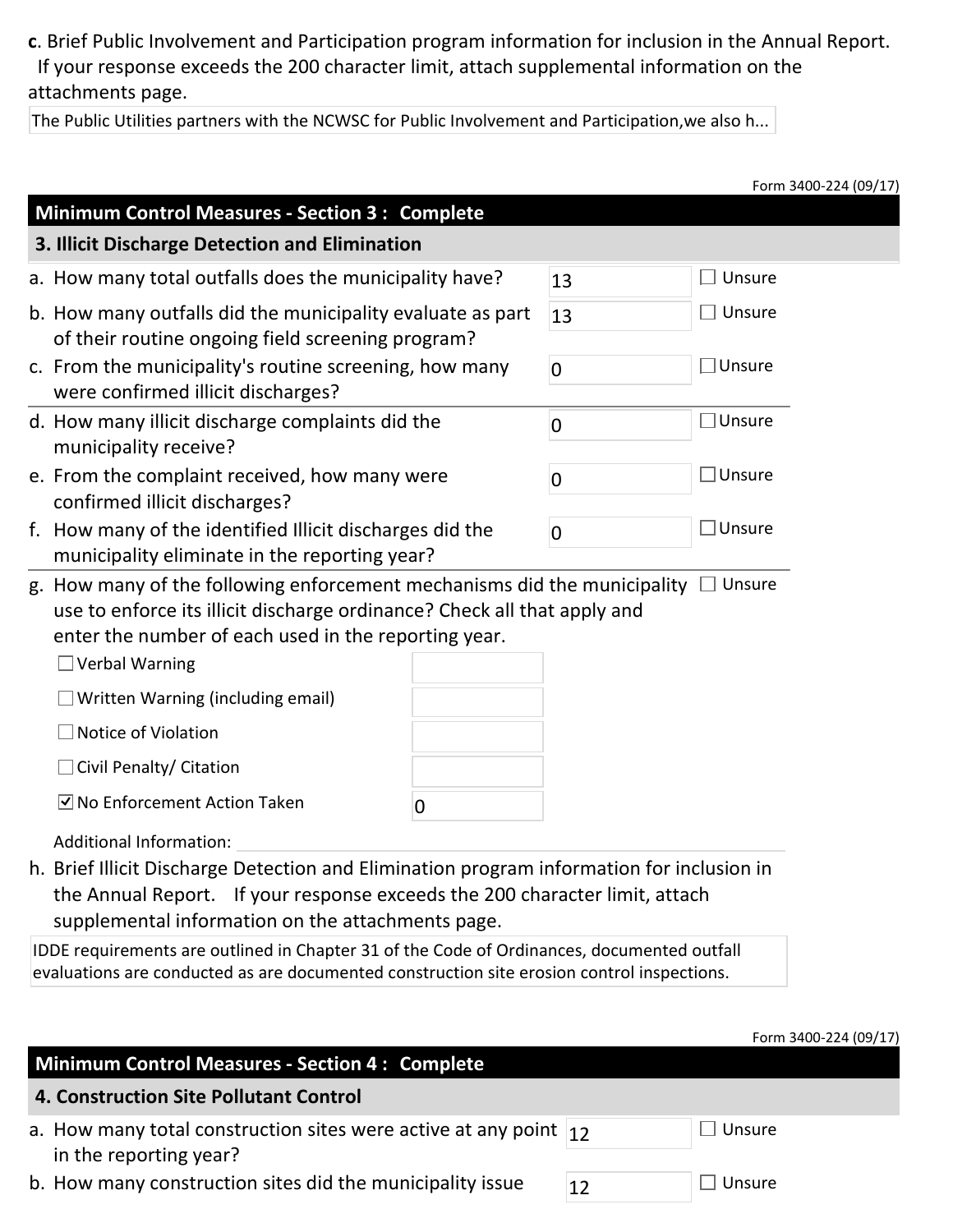permits for in the reporting year?

| c. Do the above numbers include sites <1 acre?                                                                                                                                                                    |    | $\odot$ Yes $\odot$ No $\odot$ Unsure |        |
|-------------------------------------------------------------------------------------------------------------------------------------------------------------------------------------------------------------------|----|---------------------------------------|--------|
| d. How many erosion control inspections did the municipality<br>complete in the reporting year?                                                                                                                   |    | 95                                    | Unsure |
| e. What types of enforcement actions does the municipality have available<br>to compel compliance with the regulatory mechanism? Check all that<br>apply and enter the number of each used in the reporting year. |    |                                       |        |
| $\vee$ Verbal Warning                                                                                                                                                                                             | 23 |                                       |        |
| $\vee$ Written Warning (including email)                                                                                                                                                                          | 20 |                                       |        |
| Notice of Violation<br>∣✔∣                                                                                                                                                                                        | 0  |                                       |        |
| $\vee$ Civil Penalty/ Citation                                                                                                                                                                                    | O  |                                       |        |
| $\vee$ Stop Work Order                                                                                                                                                                                            | 0  |                                       |        |
| Forfeiture of Deposit                                                                                                                                                                                             |    |                                       |        |
| No Authority                                                                                                                                                                                                      |    |                                       |        |
| Other - Describe below                                                                                                                                                                                            |    |                                       |        |

f. Brief Construction Site Pollutant Control program information for inclusion in the Annual Report . If your response exceeds the 200 character limit, attach supplemental information on the attachments page.

We have implemented a GIS application to record and track inspections of construction sites.

|                                                                                                                                                                                                                                                                                                                                                                                   |   |                |        | Form 3400-224 (09/17) |
|-----------------------------------------------------------------------------------------------------------------------------------------------------------------------------------------------------------------------------------------------------------------------------------------------------------------------------------------------------------------------------------|---|----------------|--------|-----------------------|
| <b>Minimum Control Measures - Section 5: Complete</b>                                                                                                                                                                                                                                                                                                                             |   |                |        |                       |
| 5. Post-Construction Storm Water Management                                                                                                                                                                                                                                                                                                                                       |   |                |        |                       |
| a. How many new construction sites with new structural storm<br>water management practices* have received local<br>approvals?<br>*Structural practices, techniques or devices employed to avoid or minimize soil,<br>sediment or pollutants carried in runoff to waters of the state (such as ponds,<br>swales, infiltration basins, permeable pavement, catch basin sumps, etc.) |   | $\overline{7}$ | Unsure |                       |
| b. How many privately owned storm water facility inspections<br>were completed in the reporting year?                                                                                                                                                                                                                                                                             |   | $\overline{3}$ | Unsure |                       |
| c. What types of enforcement actions does the municipality have<br>available to compel compliance with the regulatory mechanism?<br>Check all that apply and enter the number of each used in the<br>reporting year.                                                                                                                                                              |   |                | Unsure |                       |
| <b>Verbal Warning</b><br>$ \mathbf{v} $                                                                                                                                                                                                                                                                                                                                           |   |                |        |                       |
| Written Warning (including email)                                                                                                                                                                                                                                                                                                                                                 | 3 |                |        |                       |
| Notice of Violation                                                                                                                                                                                                                                                                                                                                                               | 0 |                |        |                       |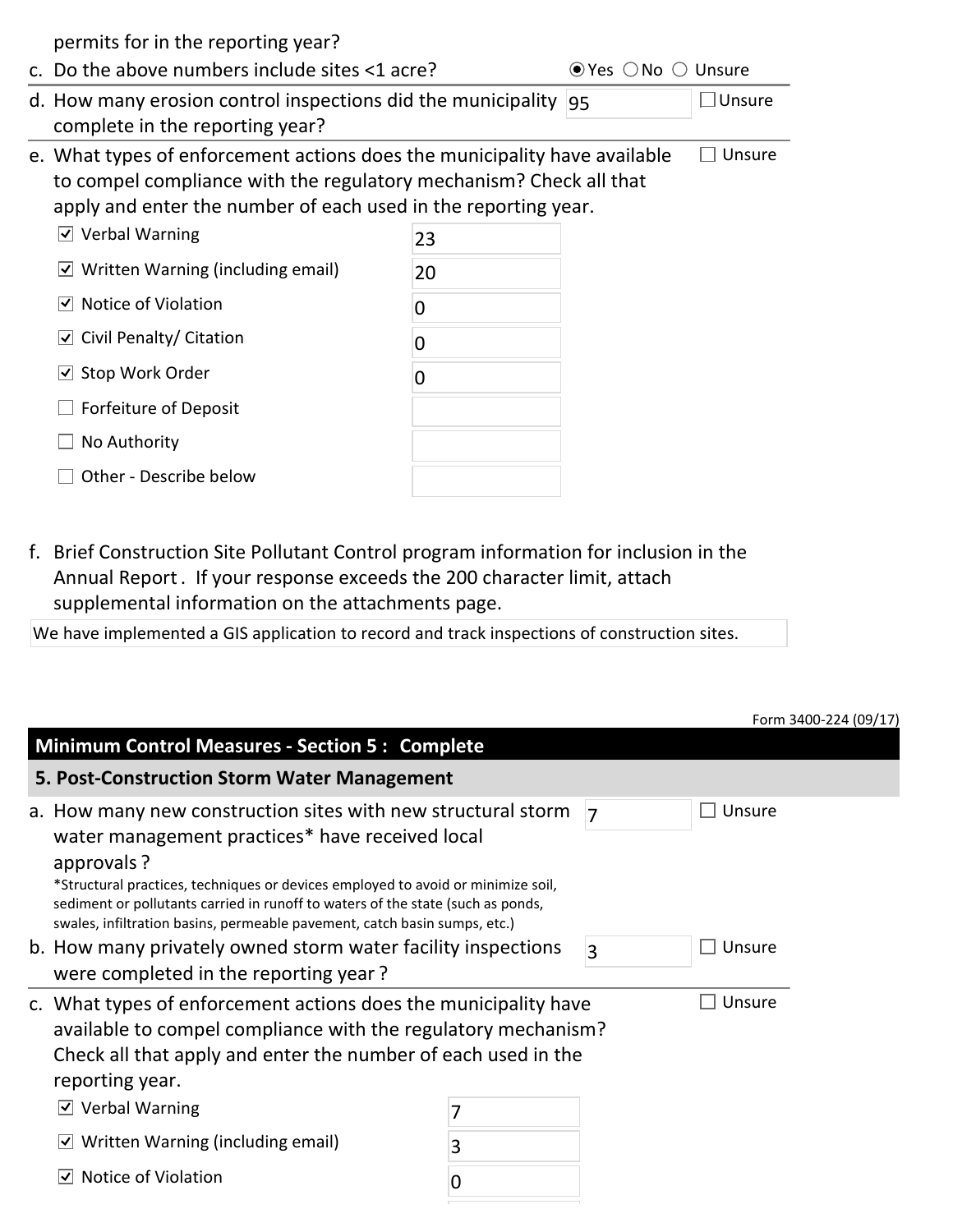| $\overline{\cup}$ Civil Penalty/ Citation |  |
|-------------------------------------------|--|
| $\Box$ Forfeiture of Deposit              |  |
| $\vee$ Complete Maintenance               |  |
| $\Box$ Bill Responsible Party             |  |
| $\Box$ No Authority                       |  |
| Other - Describe below                    |  |

d. Brief Post-Construction Storm Water Management program information for inclusion in the Annual Report . If your response exceeds the 200 character limit, attach supplemental information on the attachments page.

Post construction inspections will be done on all properties with maintenance agreements during the upcoming permit cycle.

|                                                                                                                     | Form 3400-224 (09/17) |
|---------------------------------------------------------------------------------------------------------------------|-----------------------|
| <b>Minimum Control Measures - Section 6: Complete</b>                                                               |                       |
| <b>6. Pollution Prevention</b>                                                                                      |                       |
| Storm Water Management Facility Inspections (ponds, biofilters, etc.) $\Box$                                        | Not Applicable        |
| a. Enter the total number of municipally owned or operated<br>13<br>structural storm water facilities ?             | Unsure                |
| b. How many new municipally owned storm water facilities were<br>$\overline{0}$<br>installed in the reporting year? | Unsure                |
| c. How many municipally owned storm water devices were inspected $\vert$ 5<br>in the reporting year?                | ⊥Unsure               |
| d. What elements are looked at during inspections (200 character<br>$limit$ $?$                                     |                       |
| Erosion of slopes, length of vegetation, ability to handle rain events.                                             |                       |
| e. How many of these facilities required maintenance?<br>$\mathbf 0$                                                | $\Box$ Unsure         |
| Public Works Yards & Other Municipally Owned Properties (SWPPP Plan Review) $\Box$ Not Applicable                   |                       |
| f. How many inspections of municipal properties been conducted in<br>$\overline{7}$<br>the reporting year?          | $\square$ Unsure      |
| g. Have amendments to the SWPPPs been made?<br>$\bullet$ Yes $\circ$ No $\circ$ Unsure                              |                       |
| h. If yes, describe what changes have been made (200 character limit):                                              |                       |
| The SWPPPs were rewritten this year with recommendations for improvements,<br>contact updates and new maps.         |                       |
|                                                                                                                     |                       |

Collection Services - *Street Sweeping / Cleaning Program* □ Not Applicable

i. Did the municipality conduct street sweeping/cleaning during the reporting year?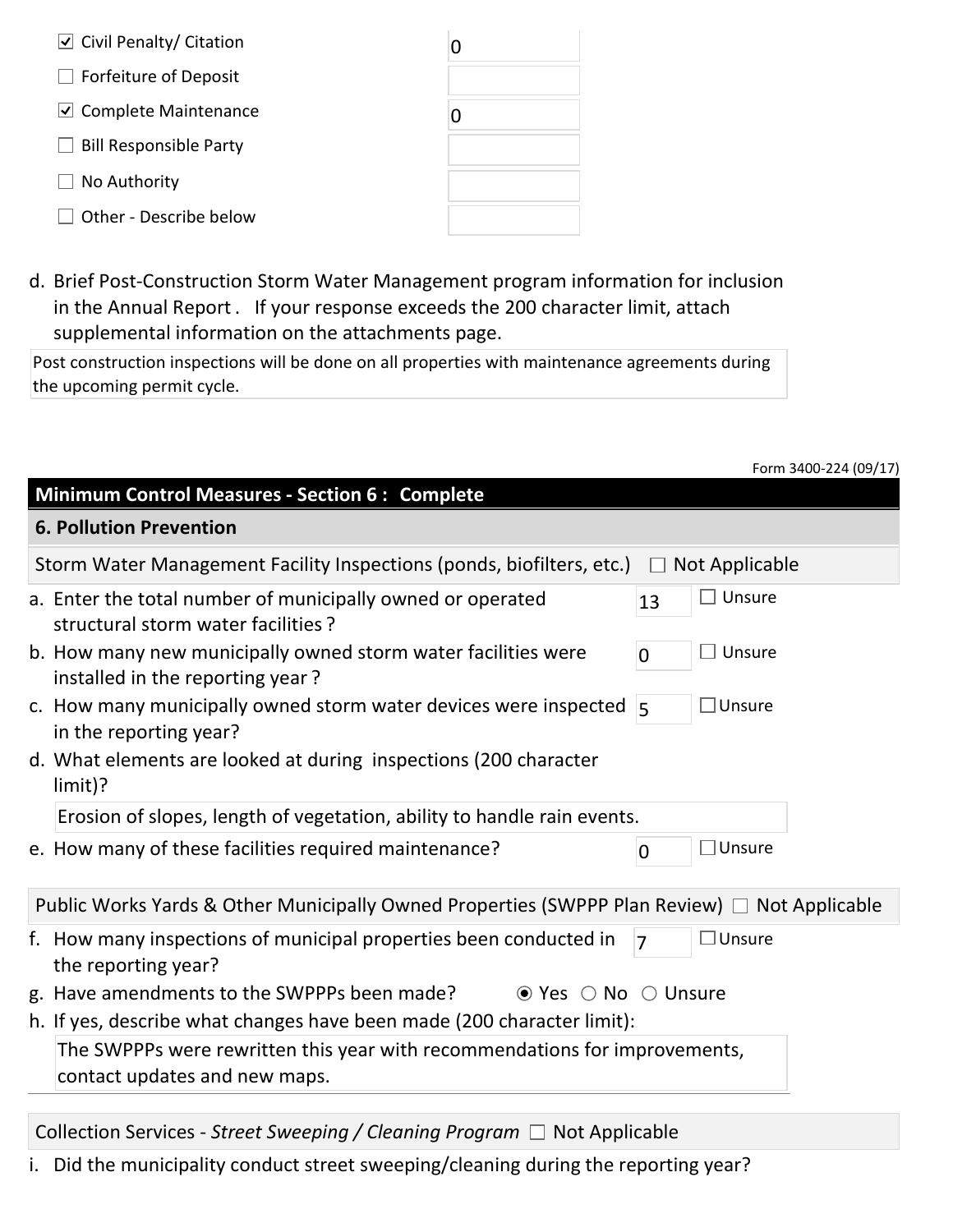| $\bullet$ Yes $\circ$ No $\circ$ Unsure                                                                                                                                                          |                                                       |                        |
|--------------------------------------------------------------------------------------------------------------------------------------------------------------------------------------------------|-------------------------------------------------------|------------------------|
| j. If known, how many tons of material was removed?                                                                                                                                              | 2500                                                  | Unsure                 |
| k. Does the municipality have a low hazard exemption for this<br>material?                                                                                                                       |                                                       | $\odot$ Yes $\odot$ No |
| I. If street cleaning is identified as a storm water best management practice in the<br>pollutant loading analysis, was street cleaning completed at the assumed frequency?<br>⊙ Yes             |                                                       |                        |
| $\bigcirc$ No - Explain                                                                                                                                                                          |                                                       |                        |
| $\bigcirc$ Not Applicable                                                                                                                                                                        |                                                       |                        |
| Collection Services - Catch Basin Sump Cleaning Program $\Box$ Not Applicable                                                                                                                    |                                                       |                        |
| m. Did the municipality conduct catch basin sump cleaning during the reporting year?<br>$\odot$ Yes $\odot$ No $\odot$ Unsure                                                                    |                                                       |                        |
| n. How many catch basin sumps were cleaned in the reporting year? $ 225 $                                                                                                                        |                                                       | $\exists$ Unsure       |
| o. If known, how many tons of material was collected?                                                                                                                                            | 22                                                    | $\Box$ Unsure          |
| p. Does the municipality have a low hazard exemption for this<br>material?                                                                                                                       | $\bigcirc$ Yes $\bigcirc$ No                          |                        |
| q. If catch basin sump cleaning is identified as a storm water best management<br>practice in the pollutant loading analysis, was cleaning completed at the assumed<br>frequency?<br>$\odot$ Yes |                                                       |                        |
|                                                                                                                                                                                                  |                                                       |                        |
| $\bigcirc$ No - Explain $\qquad \qquad$                                                                                                                                                          |                                                       |                        |
| $\bigcirc$ Not Applicable                                                                                                                                                                        |                                                       |                        |
| Collection Services - Leaf Collection Program □ Not Applicable                                                                                                                                   |                                                       |                        |
| r. Does the municipality conduct curbside leaf collection?                                                                                                                                       | $\odot$ Yes $\odot$<br>Unsure                         | No $\bigcirc$          |
| s. Does the municipality notify homeowners about pickup?                                                                                                                                         | $\odot$ Yes $\odot$ No $\odot$<br>Unsure              |                        |
| t. Where are the residents directed to store the leaves for collection?                                                                                                                          |                                                       |                        |
| Pile on terrace $\Box$ Pile in street $\Box$ Bags on terrace $\Box$ Unsure                                                                                                                       |                                                       |                        |
| □ Other - Describe                                                                                                                                                                               |                                                       |                        |
| u. What is the frequency of collection?                                                                                                                                                          |                                                       |                        |
| One week in October<br>v. Is collection followed by street sweeping/cleaning?                                                                                                                    | $\bigcirc$ Yes $\circledcirc$ No $\bigcirc$<br>Unsure |                        |
| Winter Road Management □ Not Applicable                                                                                                                                                          |                                                       |                        |
| *Note: We are requesting information that goes beyond the reporting year, answer the best you can.<br>w. How many lane-miles of roadway is the municipality<br>291                               |                                                       |                        |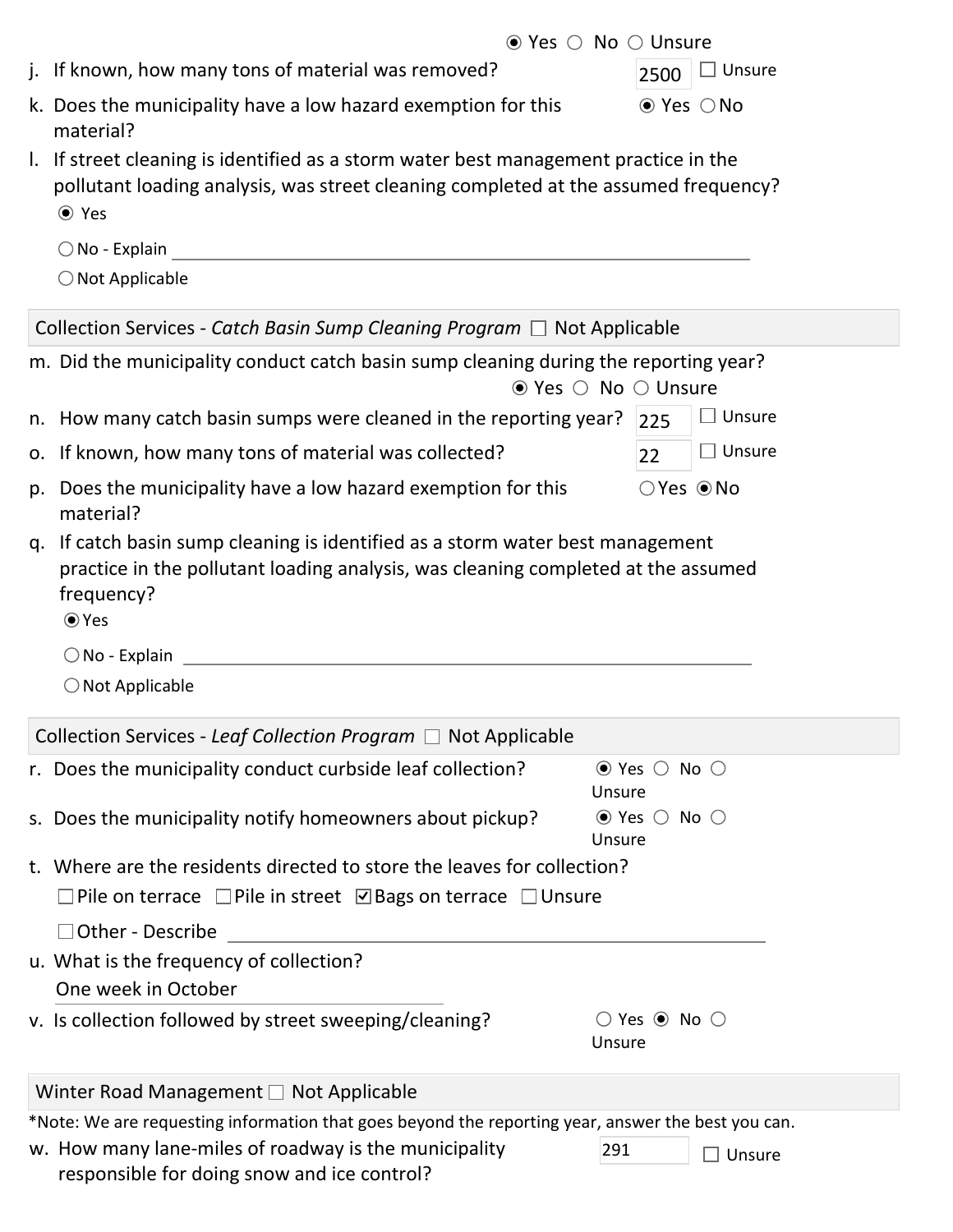## x. Provide amount of de-icing products used by month last winter season? Solids (tons) (ex. sand, or salt-sand)

|              | Solids (tons) (ex. sand, or sait-sand)                                                                                                                   |                |        |                           |        |                                          |       |                  |
|--------------|----------------------------------------------------------------------------------------------------------------------------------------------------------|----------------|--------|---------------------------|--------|------------------------------------------|-------|------------------|
|              | <b>Product</b>                                                                                                                                           | <b>Oct</b>     | Nov    | Dec                       | Jan    | Feb                                      | Mar   |                  |
| Salt         |                                                                                                                                                          | $\overline{0}$ | 487    | 400                       | 297    | 950                                      | 250   |                  |
| Sand         |                                                                                                                                                          | 0              | 300    | 615                       | 1,600  | 960                                      | 400   |                  |
|              |                                                                                                                                                          |                |        |                           |        |                                          |       |                  |
|              | Liquids (gallons) (ex. brine)                                                                                                                            |                |        |                           |        |                                          |       |                  |
|              |                                                                                                                                                          | <b>Oct</b>     | Nov    | Dec                       | Jan    | Feb                                      | Mar   |                  |
| <b>Brine</b> |                                                                                                                                                          | $\overline{0}$ | 11,000 | 16,500                    | 11,000 | 8,400                                    | 1,600 |                  |
|              | y. Was salt applying machinery calibrated in the reporting year? $\bullet$ Yes $\circ$ No $\circ$                                                        |                |        |                           |        |                                          |       |                  |
|              |                                                                                                                                                          |                |        |                           |        | Unsure                                   |       |                  |
| Z.           | Have municipal personnel attended salt reduction strategy                                                                                                |                |        |                           |        | $\odot$ Yes $\odot$ No $\odot$<br>Unsure |       |                  |
|              | training in the reporting year?                                                                                                                          |                |        |                           |        |                                          |       |                  |
|              | If yes, describe what training was provided (200 character limit):                                                                                       |                |        |                           |        |                                          |       |                  |
|              | Winter Maintenance Supervisor Certificate Training                                                                                                       |                |        |                           |        |                                          |       |                  |
|              | When: September, 2018                                                                                                                                    |                |        | How many attended: 2      |        |                                          |       |                  |
|              | Internal (Staff) Education & Communication                                                                                                               |                |        |                           |        |                                          |       |                  |
|              | aa. Has training or education on SWPPPs for municipal facilities<br>been held for municipal or other personnel?                                          |                |        |                           |        | $\odot$ Yes $\odot$ No $\odot$<br>Unsure |       |                  |
|              | If yes, describe what training was provided (200 character limit):                                                                                       |                |        |                           |        |                                          |       |                  |
|              | Video's on Spill Response and Pollution Prevention for MS4's.                                                                                            |                |        |                           |        |                                          |       |                  |
|              |                                                                                                                                                          |                |        |                           |        |                                          |       |                  |
|              | When: 1-30-19                                                                                                                                            |                |        | How many attended: $ 16 $ |        |                                          |       |                  |
|              | ab. Brief Pollution Prevention program information for inclusion in the Annual Report.                                                                   |                |        |                           |        |                                          |       | If your response |
|              | 200 character limit, attach supplemental information on the attachments page.                                                                            |                |        |                           |        |                                          |       |                  |
|              | By the end of April 2019 all Department of Public Works, Parks Department, Public Utilities and<br>Transportation employees will have had this training. |                |        |                           |        |                                          |       |                  |

Form 3400-224 (09/17)

### **Minimum Control Measures - Section 7 : Complete**

#### **7. Storm Sewer System Map**

- a. Did the municipality update their storm sewer map this year?  $\odot$  Yes  $\odot$  No  $\bigcirc$  Unsure
	- If yes, check the areas the map items that got updated or changed:
	- $\Box$  Storm water treatment facilities
	- $\overline{\cup}$  Storm pipes
	- $\overline{\vee}$  Vegetated swales
	- $\Box$  Outfalls
	- $\Box$  Other Describe below

b. Brief Storm Sewer System Map information for inclusion in the Annual Report. If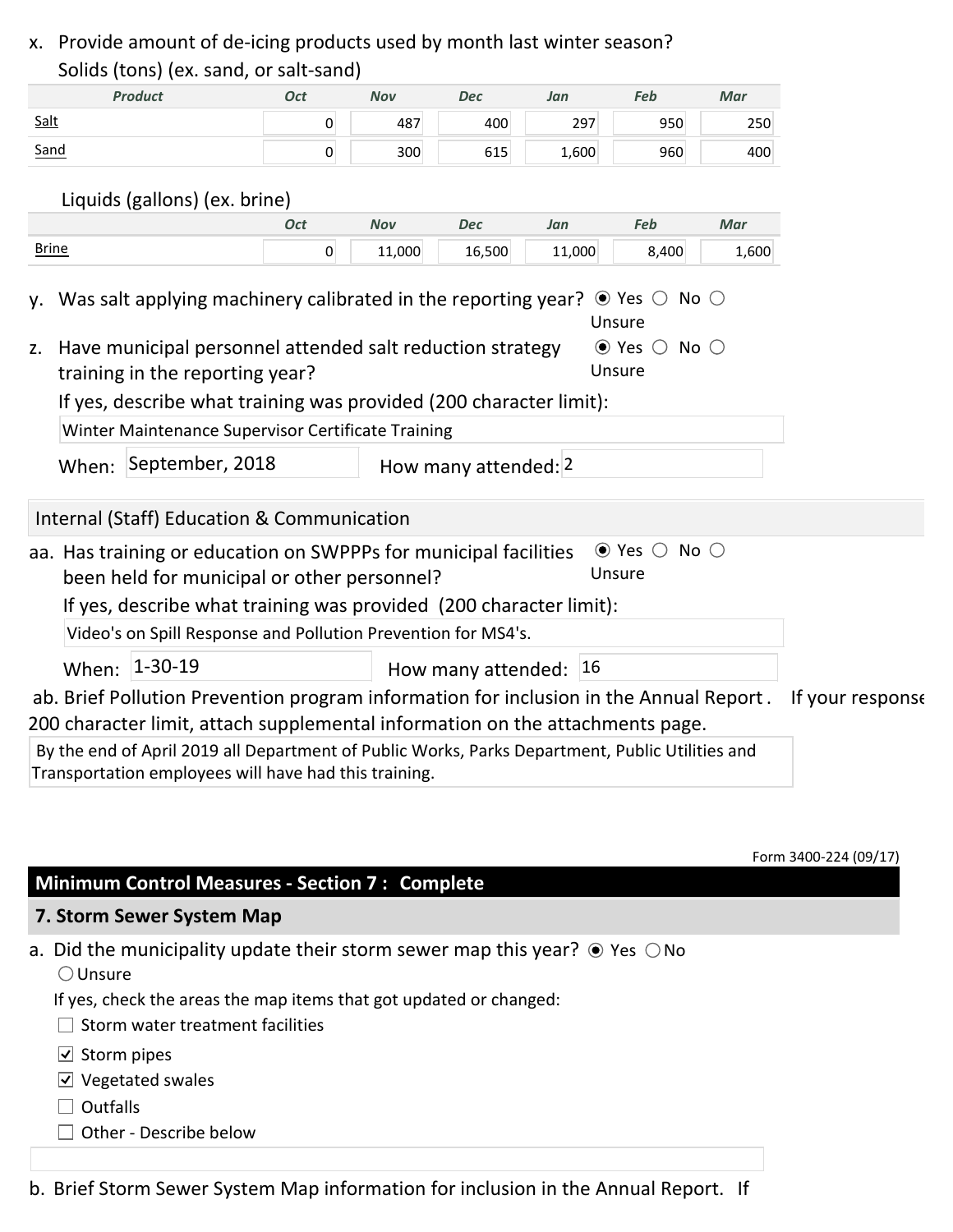your response exceeds the 200 character limit, attach supplemental information on the attachments page.

Our Stormwater map is updated annually, to include any and all changes made to the System.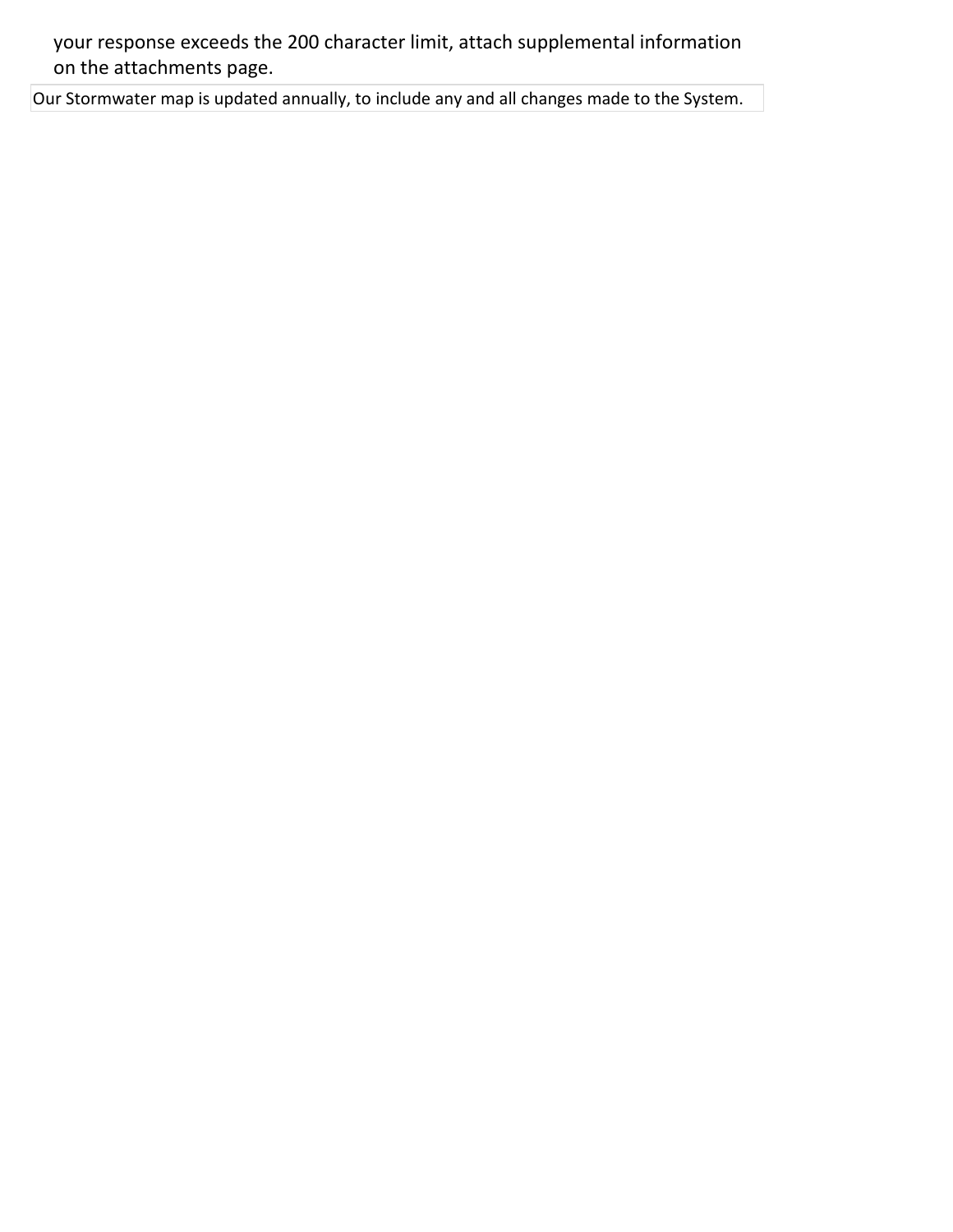#### **Final Evaluation - Complete**

## **Fiscal Analysis**

Complete the fiscal analysis table provided below. For municipalities that do not break out funding into permit program elements, please enter the monetary amount to your best estimate of what funding may be going towards these programs.

| <b>Annual</b><br><b>Expenditure</b><br><b>Reporting Year</b> | <b>Budget</b><br><b>Reporting Year</b>                      | <b>Budget</b><br><b>Upcoming Year</b> | Source of Funds            |
|--------------------------------------------------------------|-------------------------------------------------------------|---------------------------------------|----------------------------|
|                                                              | <b>Element: Public Education and Outreach</b>               |                                       |                            |
| 4,700                                                        | 4,700                                                       | 4,700                                 | <b>Storm water utility</b> |
|                                                              | <b>Element:</b> Public Involvement and Participation        |                                       |                            |
| 2,900                                                        | 2,900                                                       | 2,900                                 | Storm water utility        |
|                                                              | <b>Element: Illicit Discharge Detection and Elimination</b> |                                       |                            |
| 1,800                                                        | 1,800                                                       | 1,800                                 | Storm water utility        |
|                                                              | <b>Element: Construction Site Pollutant Control</b>         |                                       |                            |
| 2,900                                                        | 2,900                                                       | 2,900                                 | Storm water utility        |
|                                                              | <b>Element:</b> Post-Construction Storm Water Management    |                                       |                            |
| 2,900                                                        | 2,900                                                       | 2,900                                 | <b>Storm water utility</b> |
| <b>Element: Pollution Prevention</b>                         |                                                             |                                       |                            |
| 2,900                                                        | 2,900                                                       | 2,900                                 | Storm water utility        |
|                                                              |                                                             |                                       |                            |
| 71,540                                                       | <b>Element: Storm Water Quality Management</b><br>71,540    | 2,900                                 | Grants                     |
|                                                              |                                                             |                                       | Storm water utility        |
| 4,314                                                        | 2,900                                                       | 2,900                                 |                            |
|                                                              | <b>Element: Storm Sewer System Map</b>                      |                                       |                            |
|                                                              | 2,920                                                       | 2,920                                 | Storm water utility        |

549,625 **Storm water utility**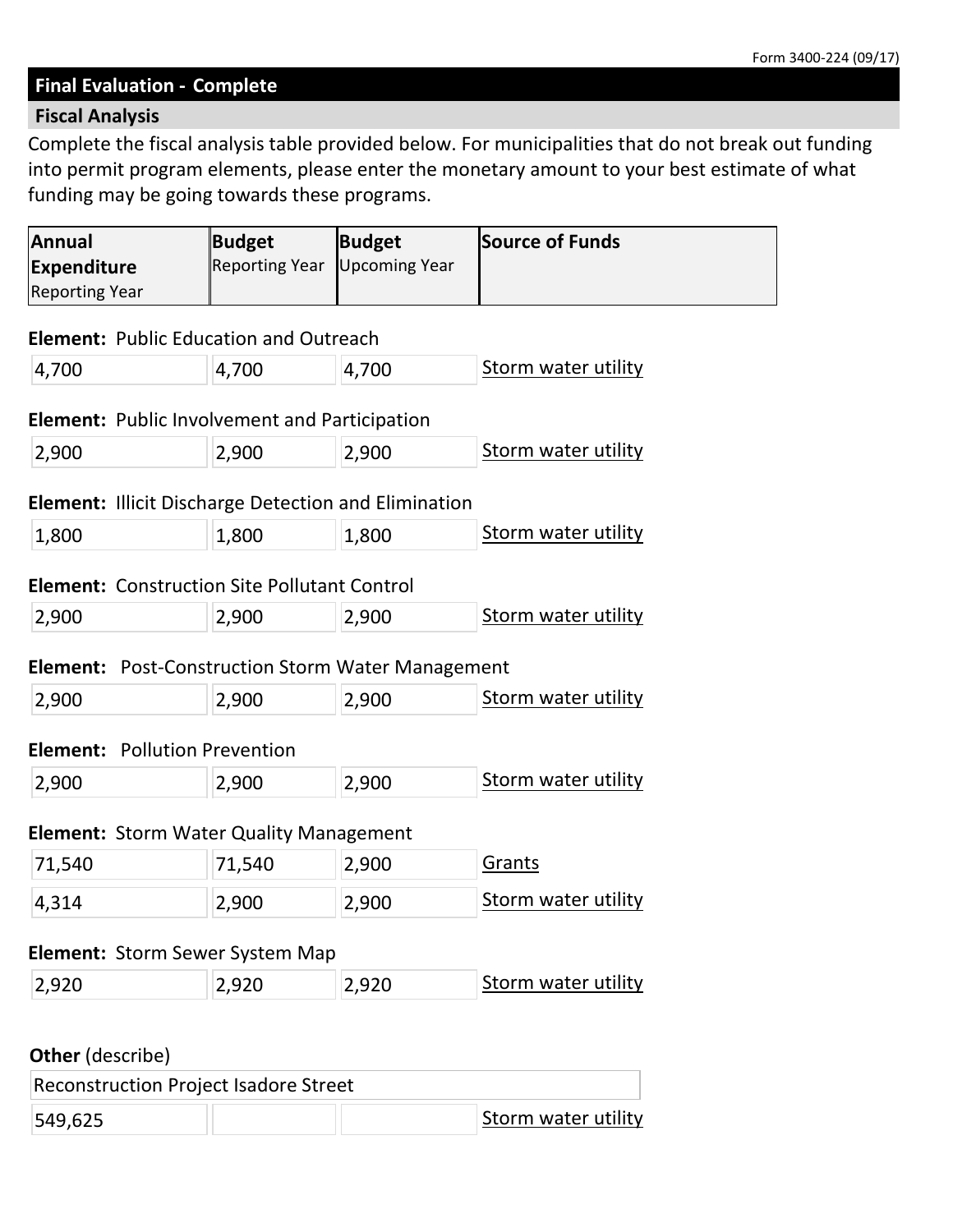| <b>Other</b> (describe)                         |                     |
|-------------------------------------------------|---------------------|
| Roundabout Division and Nothpoint               |                     |
| 217,203                                         | Storm water utility |
| <b>Other</b> (describe)                         |                     |
| Bioswales on West Karner and West Pearl Streets |                     |
| 35,973                                          | Storm water utility |

| <b>Other</b> (describe)     |  |                     |
|-----------------------------|--|---------------------|
| Bioswale on Division Street |  |                     |
| 41,345                      |  | Storm water utility |

| <b>Other</b> (describe) |                                  |        |                     |  |  |
|-------------------------|----------------------------------|--------|---------------------|--|--|
|                         | Dry Pond, Swale and Ditch Mowing |        |                     |  |  |
|                         | 10,000                           | 10,000 | Storm water utility |  |  |

Please provide a justification for a "0" entered in the Fiscal Analysis Contractor never showed up to mow Ponds,Swales and Ditches.

### **Water Quality**

**a**: Were there any known water quality improvements in the receiving waters to which the municipality's storm sewer system directly discharges to?

 $\odot$  Yes  $\odot$  No  $\odot$  Unsure If Yes, explain below:

Yes, we installed 1,710 feet of Bio-swales.

**b :** Were there any known water quality degradation in the receiving waters to which the municipality's storm sewer system directly discharges to?  $\bigcirc$  Yes  $\bigcirc$  No  $\bigcirc$  Unsure If Yes, explain below:

**c**: Have any of the receiving waters that the municipality discharges to been added to the impaired waters list during the reporting year?  $\bigcirc$  Yes  $\odot$  No  $\bigcirc$  Unsure

**d**: Has the municipality evaluated their storm water practices to reduce the pollutants of concern?  $\odot$  Yes  $\odot$  No  $\odot$  Unsure

### **Additional Information**

Based on the municipality's storm water program evaluation, describe any proposed changes to the municipality's storm water program. If your response exceeds the 200 character limit, attach supplemental information on the attachments page.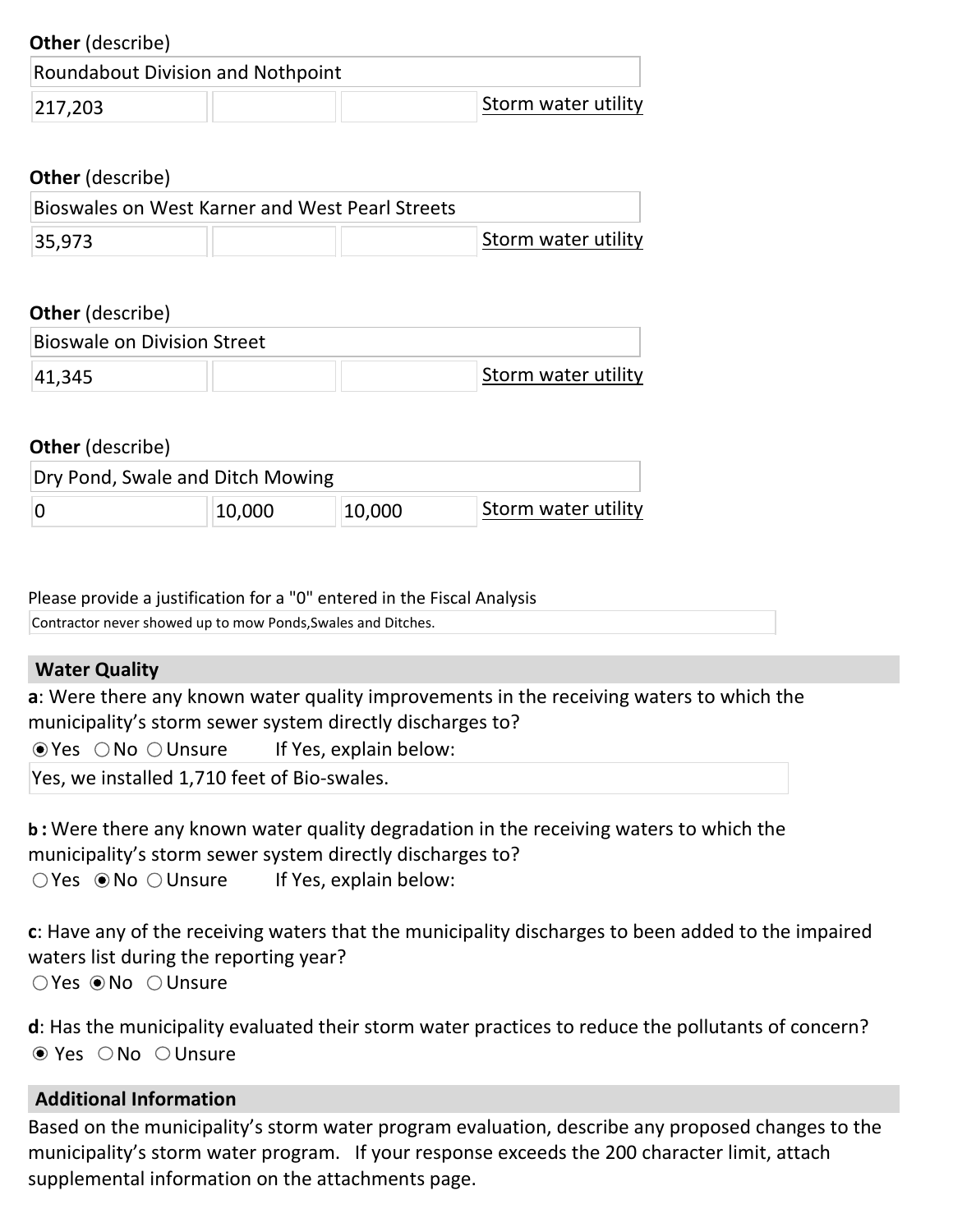Reconstruction projects, adding/reconstructing swales, maintenance of structures.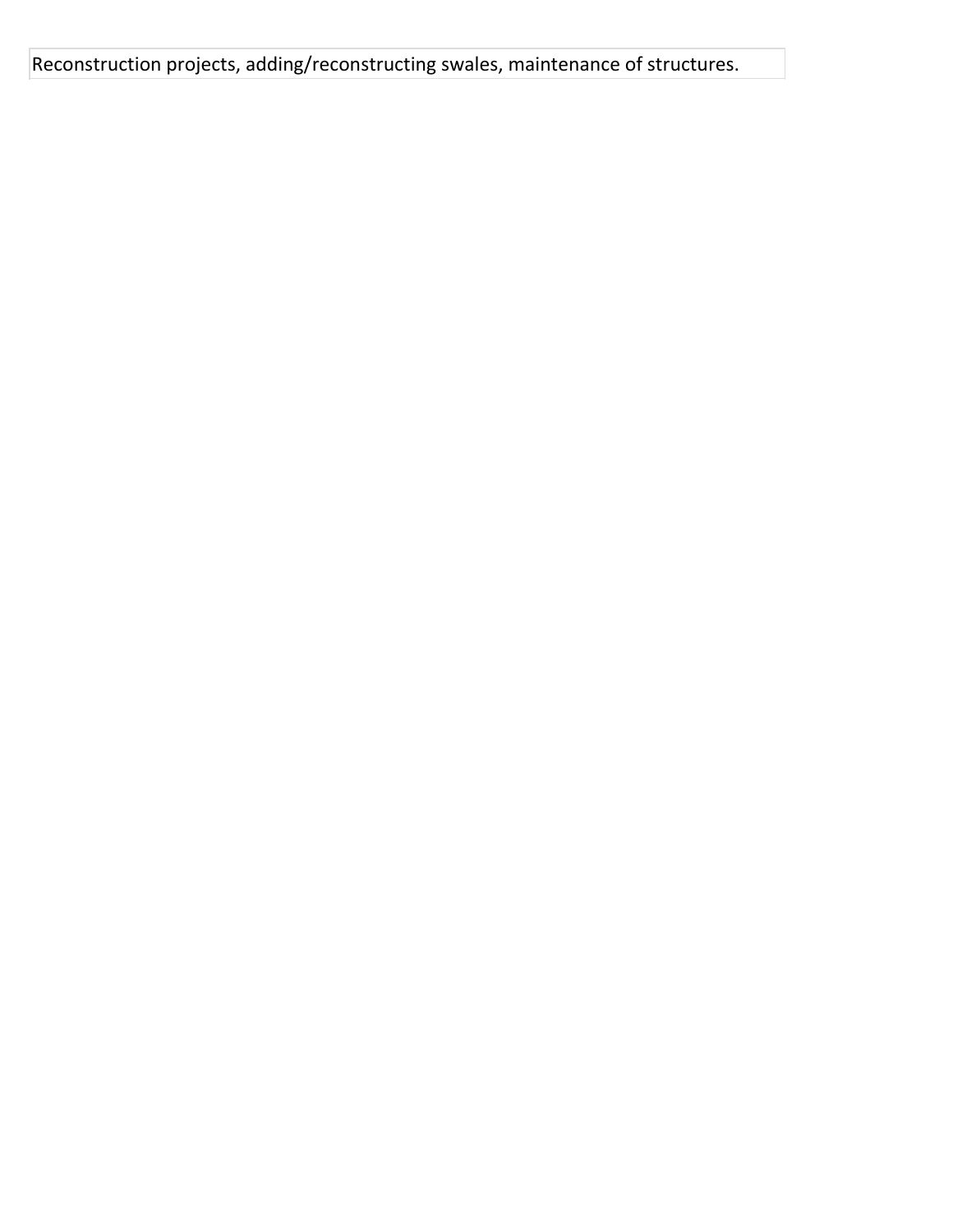## **Requests for Assistance on Understanding Permit Programs**

Would the municipality like the Department to contact them about providing more information on understanding any of the Municipal Separate Storm Sewer Permit programs?

- Please select all that apply:
- □Public Education and Outreach
- $\square$  Public Involvement
- $\Box$ Illicit Discharge Detection and Elimination
- Construction Site Pollutant Control
- □Post-Construction Storm Water Management
- □Pollution Prevention
- $\square$  Storm Water Quality Management
- □ Storm Sewer System Map
- Water Quality Concerns
- Compliance Schedule Items Due
- $\Box$ MS4 Program Evaluation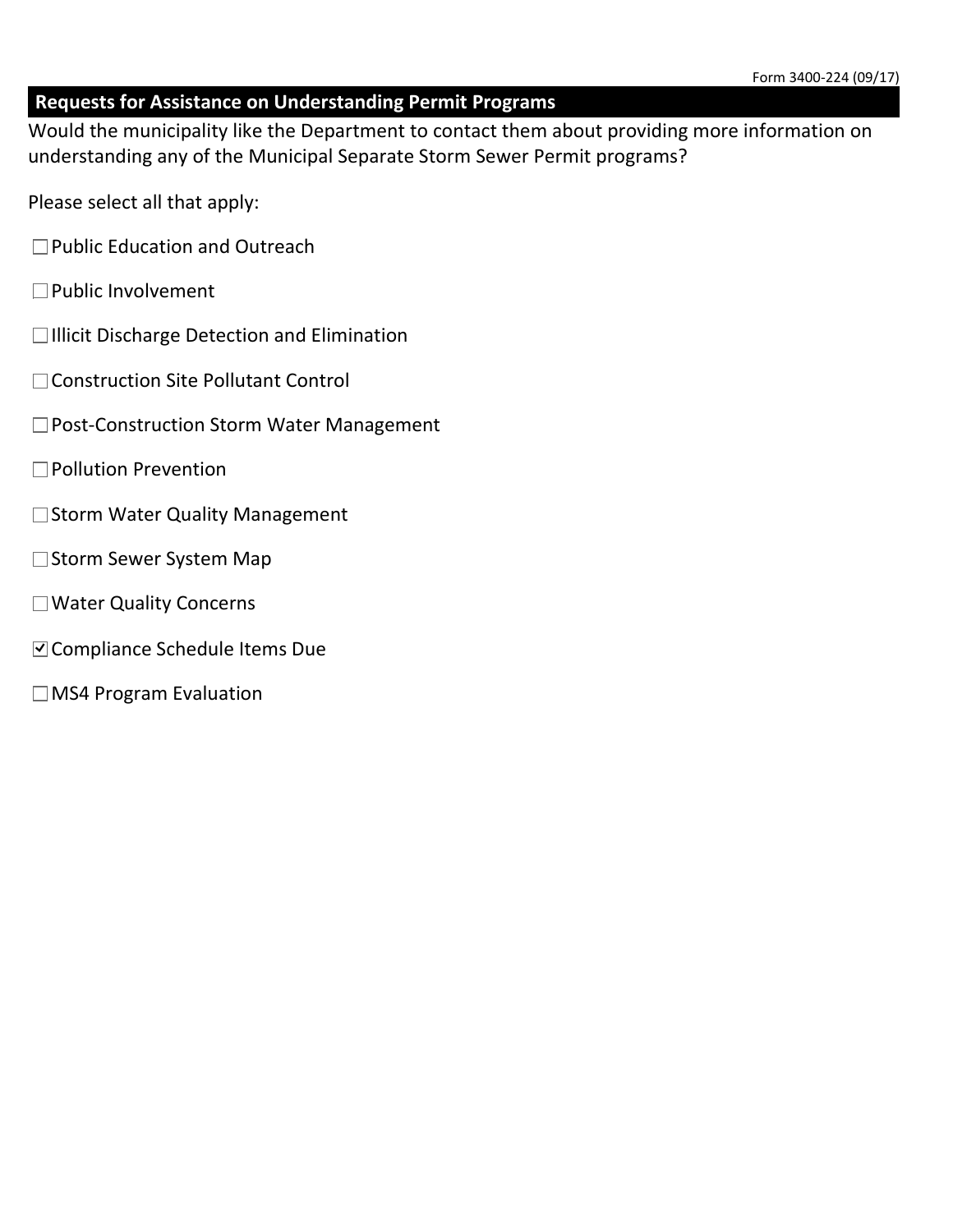#### **Required Attachments and Supplemental Information**

Any other MS4 program information for inclusion in the Annual Report may be attached on here. Use the Add Additional Attachments to add multiple documents.

Upload Required Attachments (15 MB per file limit) - Help reduce file size and trouble shoot file uploads \*Required Item

Note: To replace an existing file, use the 'Click here to attach file ' link or press the to delete an item.

| <b>Municipal Facility SWPPP</b>       |                                                |  |
|---------------------------------------|------------------------------------------------|--|
| File Attachment                       | PublicUtilitiesSWPPP-compressed.pdf            |  |
|                                       |                                                |  |
| <b>Storm Sewer System Map</b>         |                                                |  |
| ⋓<br>File Attachment                  | 2019 City Wide StormInfra map.pdf              |  |
| <b>Attach Documents</b>               |                                                |  |
| <b>AR EOFIN</b>                       |                                                |  |
| File Attachment                       | 2018NCWSWCOUTREACHANDEDUCATION.xlsx            |  |
| <b>AR_OtherFIN</b><br>File Attachment | MunicipalGarageParksSWPPP-compressed.pdf       |  |
| <b>AR OtherFIN</b>                    | MariaDriveSnowStorageSiteSWPPP-compressed.pdf  |  |
| File Attachment                       |                                                |  |
| <b>AR OtherFIN</b>                    |                                                |  |
| File Attachment                       | MASONSTREETSNOWSTORAGESiteSWPPP-compressed.pdf |  |
| AR_OtherFIN                           |                                                |  |
| <b>U</b> File Attachment              | WhitingAveStorageSiteSWPPP-compressed.pdf      |  |
| <b>AR OtherFIN</b>                    |                                                |  |
| File Attachment                       | JellicParkStorgeSiteSWPPP-compressed.pdf       |  |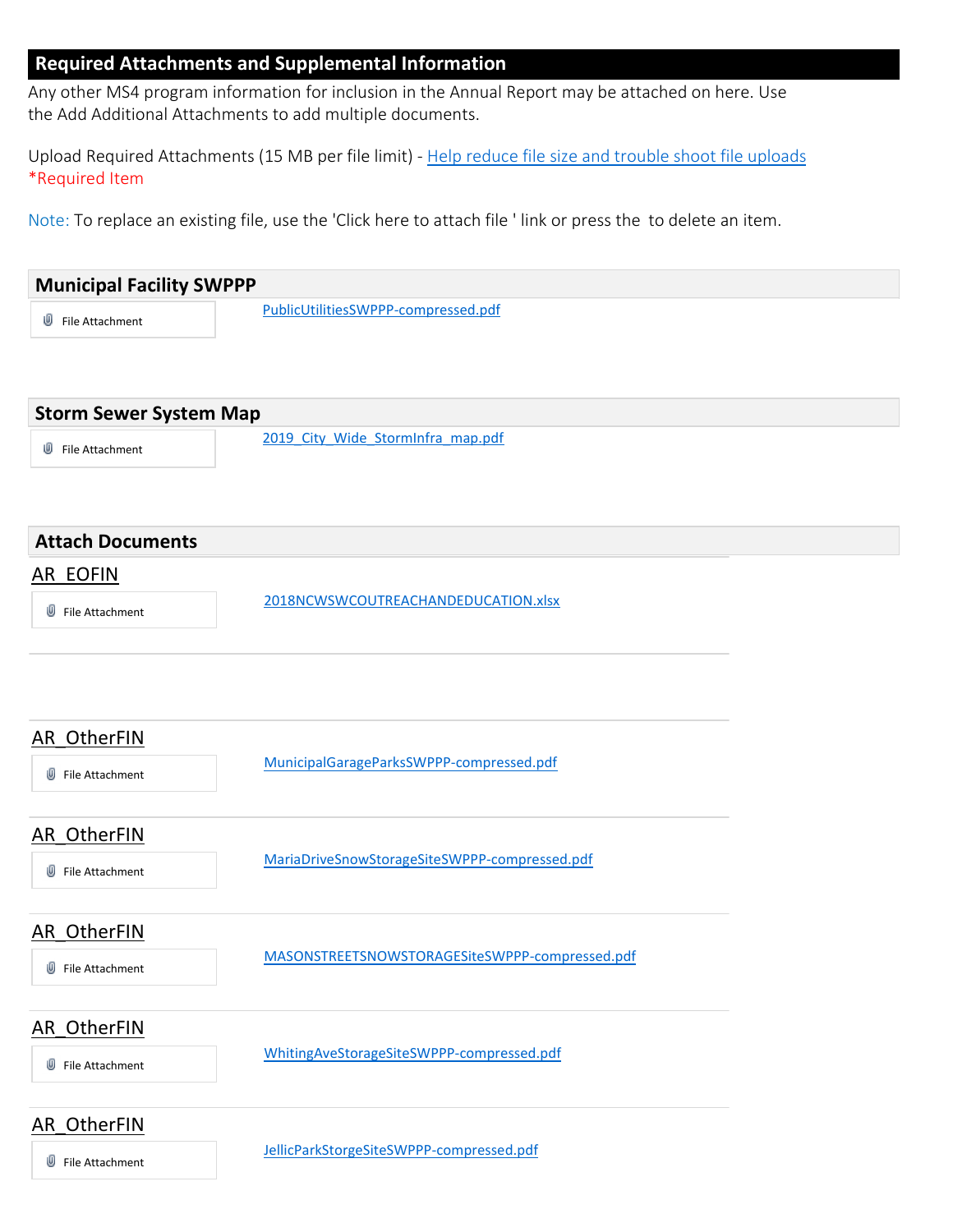## AR\_OtherFIN

File Attachment

AirportSWPPP-compressed.pdf

# AR\_OtherFIN

**J** File Attachment

TransitSWPPP-compressed.pdf

(To remove additional items, use your cursor to hover over the attachment section. When the drop down arrow appears, select remove item)